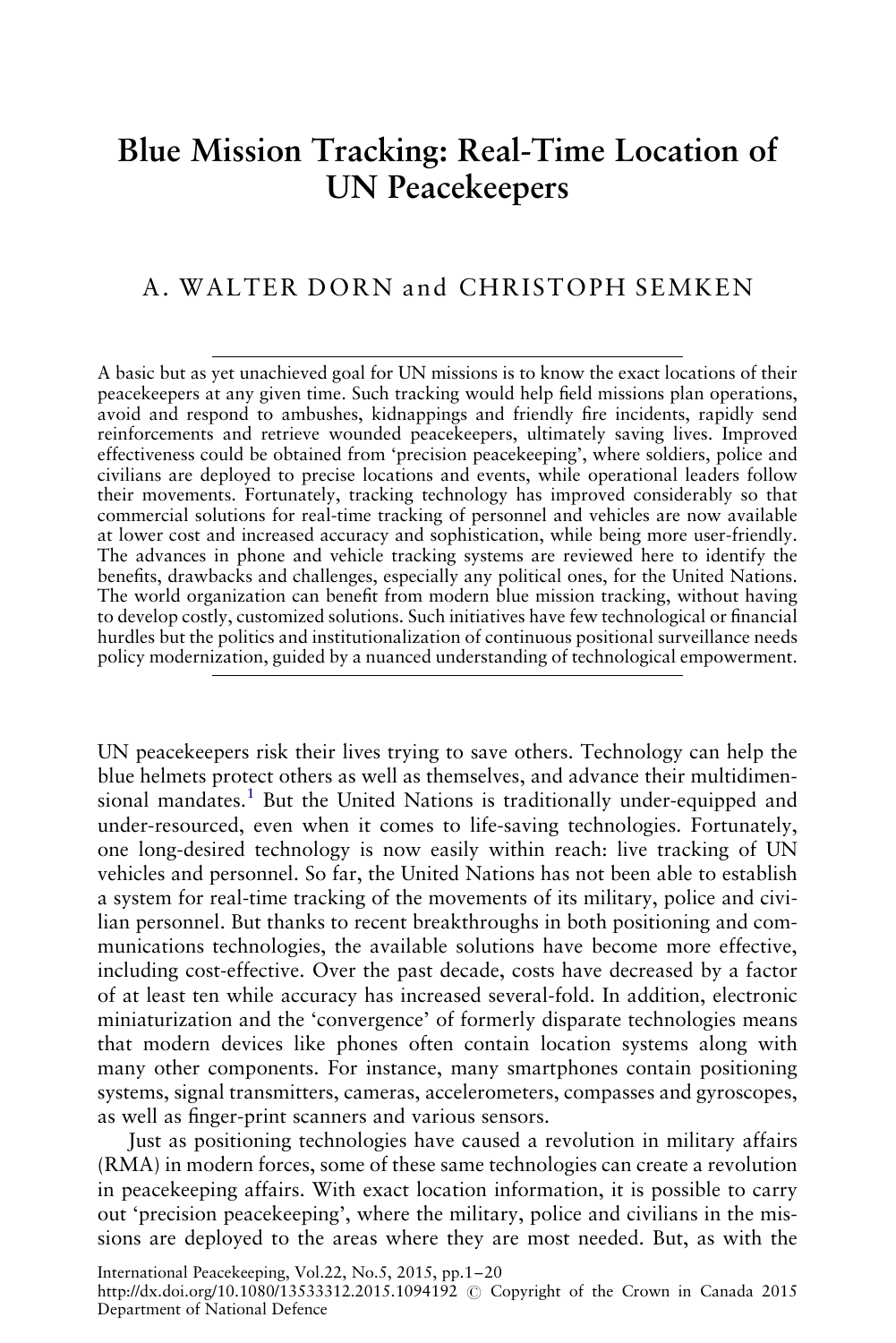RMA, a peacekeeping revolution needs a change in doctrine and policy to make use of the new technology.

This article examines the requirements, benefits and challenges of phone and vehicle tracking systems. It looks at the ways and impediments to realize the recommendation of the UN's Expert Panel on Technology and Innovation in Peacekeeping: 'tamper-resistant tracking technology should be installed on all vehicles and heavy weapons systems [ ... ] it is now imminently practical to locate all vehicles and peacekeepers in a mission at any given time, including in emergen-cies, in a flexible and cost effective manner'.<sup>[2](#page-16-0)</sup> In agreement with the panel, practical tracking solutions were found to be readily available to enhance both the security and efficiency of UN peacekeepers, thanks to the revolution in communications and information technology. As the United Nations tackles the technical, political and privacy concerns, these real-time tracking solutions can save lives and alleviate much human suffering.

### The Need for Tracking

Fatalities are too common among UN peacekeepers. Since 2010, the number of fatalities due to malicious acts has been rising both in absolute terms and relative to the other causes.<sup>[3](#page-16-0)</sup> The number of UN personnel killed in attacks has risen from  $37$  in 2012 to 58 in 2013 to 62 in 201[4](#page-16-0).<sup>4</sup> Of the 58 people killed in 2013, half died in ambushes on UN convoys. One tragic example took place in Jonglei State, South Sudan, on 9 April 2013 when five peacekeepers, two of the UN mission's national staff and five civilian contract employees were ambushed.<sup>[5](#page-16-0)</sup> When such peacekeepers are under attack, immediate situational awareness, including the positions of the convoy and nearby UN forces, is desperately needed. The information can help the United Nations to reach and rescue beleaguered staff more quickly, to send reinforcements and to assess the situation even before arrival. Reinforcements sent in the past – for example, during the attack on a UN convoy in South Darfur on 13 July 2013 that left seven peacekeepers and one police adviser dead $6$  – would have benefitted from a detailed map or Geographical Information System (GIS) showing the exact positions of vehicles and peacekeepers to aid them faster and more effectively.

The benefits of tracking are not confined to providing rapid reinforcements for beleaguered convoys. In the attacks on the UN Common Compound in Mogadishu, Somalia, on 19 June 2013, knowledge of the staff's exact positions could have been used to evacuate the area and retrieve wounded peacekeepers. Eight UN staff were killed in the attack.<sup>[7](#page-16-0)</sup> Live-tracking can help commanders who plan and carry out operations, allowing them to optimize their forces in places where they are most needed. In combat situations, both hostile fire and 'friendly fire' accidents can be reduced. For instance, if Kurdish soldiers at a checkpoint in Iraq had properly tracked or identified Canadian trainers arriving for a meeting at night in March 2015, it is unlikely they would have fired upon the Canadians, thereby saving a life and reducing injury.[8](#page-16-0)

Live-tracking can also be used for early warning and the prevention of firefights by identifying areas that peacekeepers are about to enter and alerting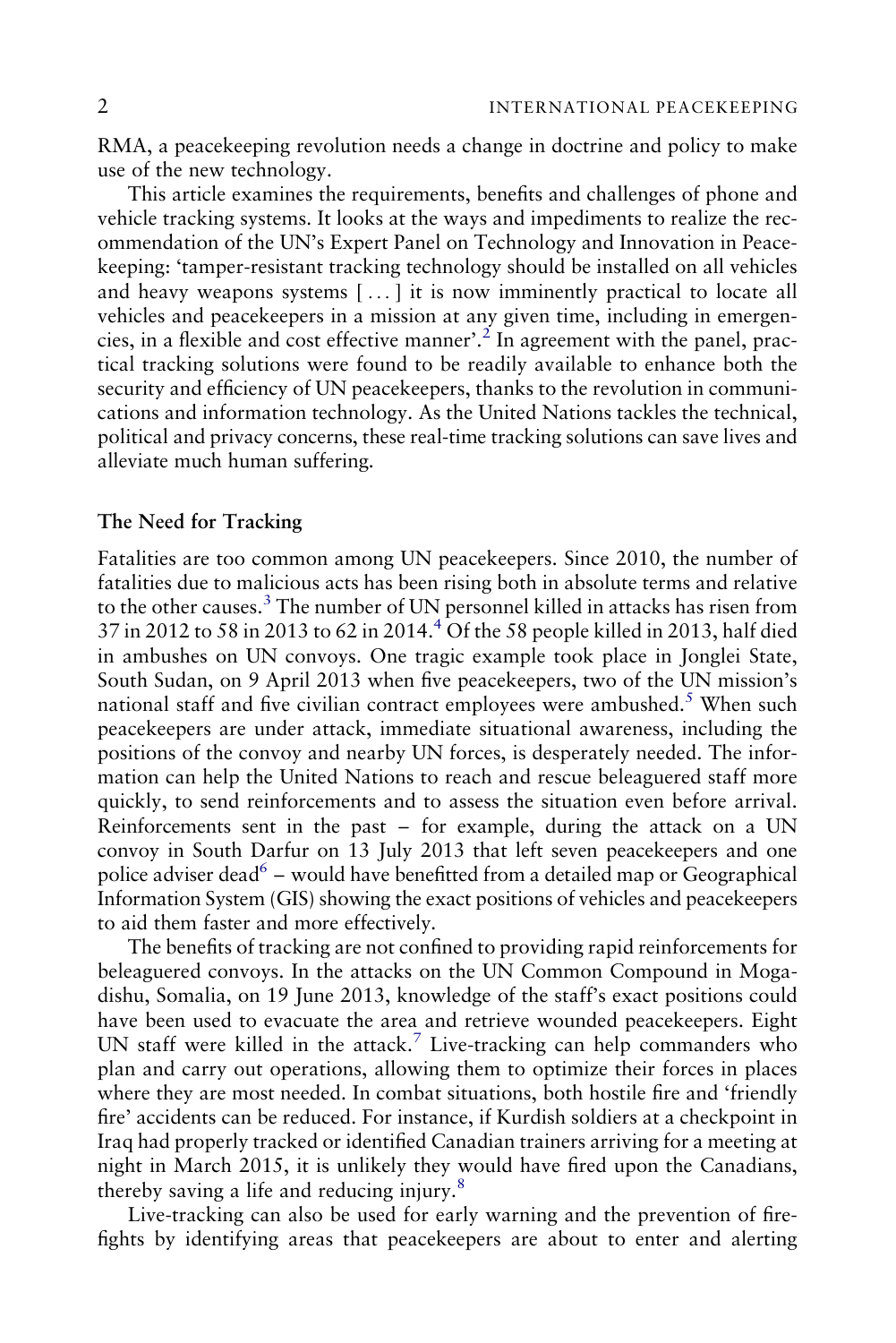them of potential dangers, based on information stored in a GIS. Similarly, tracking can help to counter human and arms smuggling since movements of blue or friendly forces can be distinguished from others, especially at night or in the rugged terrain preferred by smugglers.

In less dire emergencies, such as when peacekeepers are lost or their convoys are held up by locals, tracking can also allow the United Nations to find them more rapidly. In some cases, the nearest peacekeepers can be identified and sent to the area. Alternatively, quick reactions forces can be dispatched. Such reinforcements can be sent without the need for time-consuming and sometimes inaccurate location descriptions. The last known locations of kidnapped peacekeepers can be used in rescue operations. They may even be tracked in real time after being taken hostage, provided their tracking devices (e.g. within smartphones) are still transmitting. Stolen vehicles can be tracked and recovered more easily, an increasing challenge in missions. For instance, in Darfur, dozens of carjackings in 2014, in which vehicles of the mission, UN agencies and international non-governmental organizations were stolen.[9](#page-16-0)

Contingents commanders need to know the positions of peacekeepers from other contingents, especially in overlapping areas of responsibility. In the Cambodia mission in 1993, the battalion commander from The Netherlands, Colonel (at the time) Patrick Cammaert, complained that he knew too little not only about the locations of the Khmer Rouge rebel forces but also about the other UN bat-talions and workers near or within his area of operation.<sup>[10](#page-16-0)</sup> This is a problem of blue force tracking that now finds a technological solution.

Military tracking is commonly divided into blue, green, red and white force tracking. Blue force tracking refers to the movements of one's own forces – a particularly appropriate colour for the UN – whereas green refers to friendly forces and red to hostile forces, which are becoming all too common in the UN's areas of operation. Finally, white force is commonly understood as individuals or organizations somehow associated with the blue force, such as humanitarian agencies or non-governmental organizations. The civilian population can be represented by other colours (e.g. purple). In our analysis we focus on 'blue mission tracking', including all vehicles and personnel – military, police and civilian – of a UN mission. However, green, red and white force tracking are important too, and are discussed briefly in this article.

The United Nations has already made modest advances in UN vehicle tracking over the past decade. Currently, it uses an offline vehicle tracking system in most of its peacekeeping missions. The 'Carlog' devices in UN vehicles record position information while the car is operating and transmit the data when the vehicle is close (within about 150 metres) to a receiving antenna, usually at UN facilities. The vehicle's Carlog device transmits a log of the vehicle's locations and routes since the last upload. It also conveys information on distances travelled and driving behaviour. In addition, Carlog is used for driver authentication (swipe card used in the Carlog device before ignition), speeding alerts (beeping) and fuel optimization. The reported benefits of the Carlog system include: reduced accidents and injuries; improved driving performance; better fuel efficiencies; reduced repair costs; more regular vehicle maintenance; a reduced number of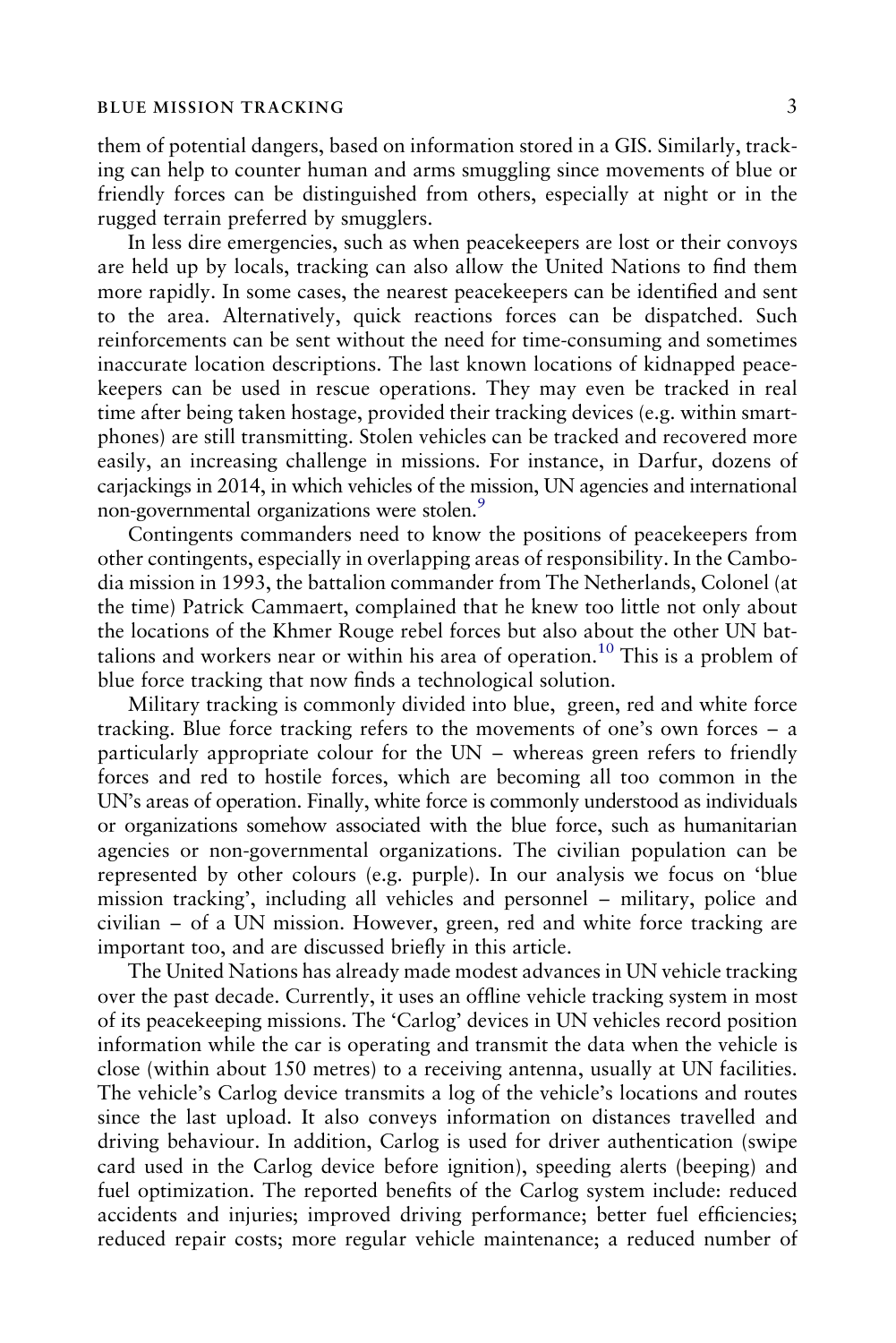unauthorized trips; and improved vehicle security (using ID pass codes). Carlog also reduces paperwork since no manual trip-tickets need to be filled out. Overall, the Carlog system has proven itself a major aid for vehicle allocation and fleet management. However, the system does not provide an accurate picture of where vehicles or persons are located at any one time. Carlog only provides a historical record that does not help for urgent live operations or when a vehicle is missing. $11$ 

For both safety and effectiveness, the United Nations can employ a modern tracking system for real-time awareness of vehicles and personnel locations. Such systems are already used by advanced militaries, but is this achievable within the limited resources and politically constrained environment of the United Nations? By combining tracking information from two main types of devices, cell phones and vehicles, a cost-effective system can be achieved with valuable redundancies. Other location devices can also be added for other equipment, including heavy weapons, or for persons not carrying smartphones. Positions can be displayed on screens with a dynamic GIS at mission and regional headquarters, and made accessible to peacekeepers in the field. The vehicle tracking data could be supplemented by location updates sent from peacekeepers' smartphones and devices.

#### Technical Requirements

Three particular technical issues need to be addressed to verify the effectiveness of tracking solutions: reliability; update frequency; and data security/encryption. Because of the challenges and potential vulnerabilities, including from opposing or hostile forces, these technical aspects need to be understood so they are not exploited. They also impact on the political and privacy considerations discussed later.

#### Reliability of the System

Obviously, a UN tracking system needs to be reliable. Mission leaders and military commanders have to be certain that they can access accurate tracking information at all times. Loss of signal, interference by hostile forces or corrupt devices could all lead to confusion, loss of control and thus put peacekeeper lives at risk. Reliability will depend on the basic parts of the system.

Most tracking solutions use the Global Positioning System (GPS), a Global Navigation Satellite System (GNSS) operated and maintained by the US Air Force, to determine an individual's or object's location. The GPS space segment is very reliable. To provide an accurate position anywhere on earth, 24 GPS satellites are required. Since 2009, the number of healthy GPS satellites has always been between 28 and  $31<sup>12</sup>$  $31<sup>12</sup>$  $31<sup>12</sup>$ . The reliability of the space segment notwithstanding, the GPS system is still vulnerable to ground control and receiver issues. In 2010, a software problem 'rendered as many as 10,000 U.S. military GPS receivers useless for days'.[13](#page-16-0) Other events could result in a blackout, such as solar storms, volcanic eruptions, intentional destruction of satellites, technological problems, collision of satellites in earth orbit, intentional or unintentional interferences, military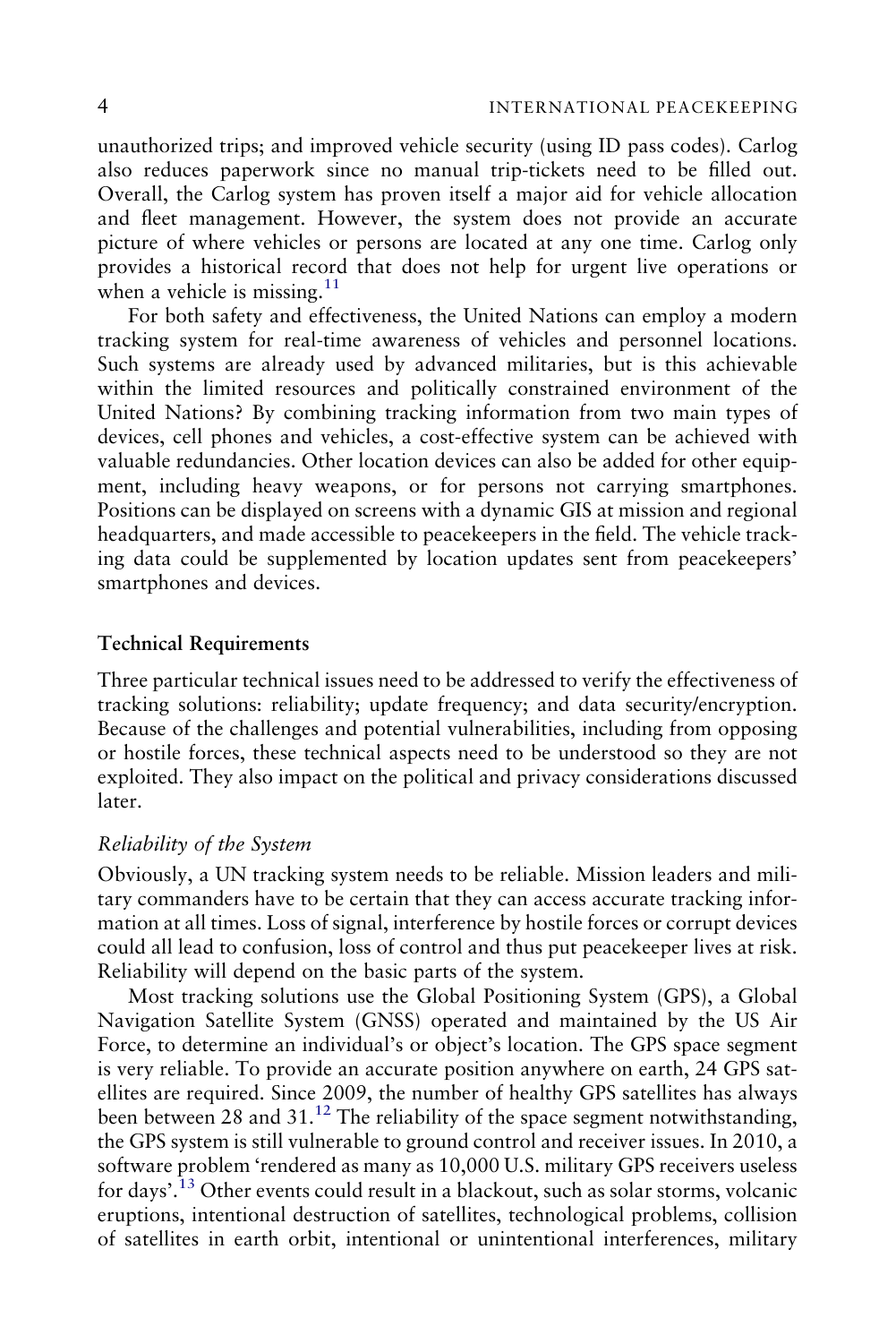conflicts and financing issues.<sup>[14](#page-16-0)</sup> Since the US government has full control over GPS it could potentially decide to prohibit usage partially or fully to gain a military advantage or to save money. Although 'selective availability', which reduces positional accuracy, is currently turned off and economic interests make a return to this practice unlikely, the US government in 2004 stated that 'the president could decide to disable parts of the network for national security purposes'.<sup>[15](#page-16-0)</sup> Such deliberate deactivations are politically very unlikely though it is still technically possible, at least until the expected launch of new GPS satellites in  $2017<sup>16</sup>$  $2017<sup>16</sup>$  $2017<sup>16</sup>$ 

Despite the risks, there is currently no feasible GNSS alternative to GPS. The Russian GLONASS system is only optimized within Russian borders due to its low number of satellites;<sup>[17](#page-16-0)</sup> and the deployment of the European Galileo system and the Chinese BeiDou system will not be completed until 2019 and 2020, respectively[.18](#page-16-0) Moreover, the above-mentioned issues are likely to affect all GNSS in much the same way.

Once position is determined on the mobile device, individual or vehicular, there are generally two means to transmit the position to a centralized GIS: mobile networks (for both radios and cell phones) and satellites. The reliability of mobile networks varies across countries. Networks in many large developing countries have traditionally only covered a small proportion of national territory, usually through the Global System for Mobile Communications (GSM, formerly *Groupe Spécial Mobile*).<sup>19</sup> Progress has been encouraging as indicated by the increasing number of cellular subscribers: since 2009 the number of sub-scriptions jumped from 58 to 90 per 100 inhabitants in developing countries.<sup>[20](#page-17-0)</sup> However, even when data- or text-enabled mobile networks are accessible and reliable, governments in political crises could shut down the mobile networks and/or disrupt internet access. For instance, this happened at least twice in the Syrian Arab Republic during its ongoing civil war.<sup>21</sup> Unlike mobile networks, satellites have almost universal coverage. Therefore, satellite communication is recommended for vehicle tracking, at least as a backup possibility. Updates via satellite for smartphones would be desirable too but they are not yet cheaply available, though individual tracking devices are on the commercial market.

A potential risk to both mobile network and satellite communications is the intentional jamming of signals by hostile forces. Both GSM and GPS signals can be jammed effectively.<sup>[22](#page-17-0)</sup> How to mitigate the risks associated with electronic warfare is beyond the scope of this article. In any case, deliberate jamming of GPS signals and mobile systems is rare and the spoilers in UN mission areas would be unlikely to use such techniques.

The systems used to store and view tracking information need to be reliable as well. Service-Level Agreements (SLAs) with industry can be used for both uptime and security guarantees. The *standard* SLA of one company guarantees an uptime of 99.99 per cent and includes penalties against the company in case of outages.[23](#page-17-0) UN devices have to be free from malware, and redundancies should be provided. Finally, the GIS maps need to be sufficiently detailed for the given country or area, which is less likely for conflict areas. Maps should be editable so UN staff in the field and at headquarters can add details relevant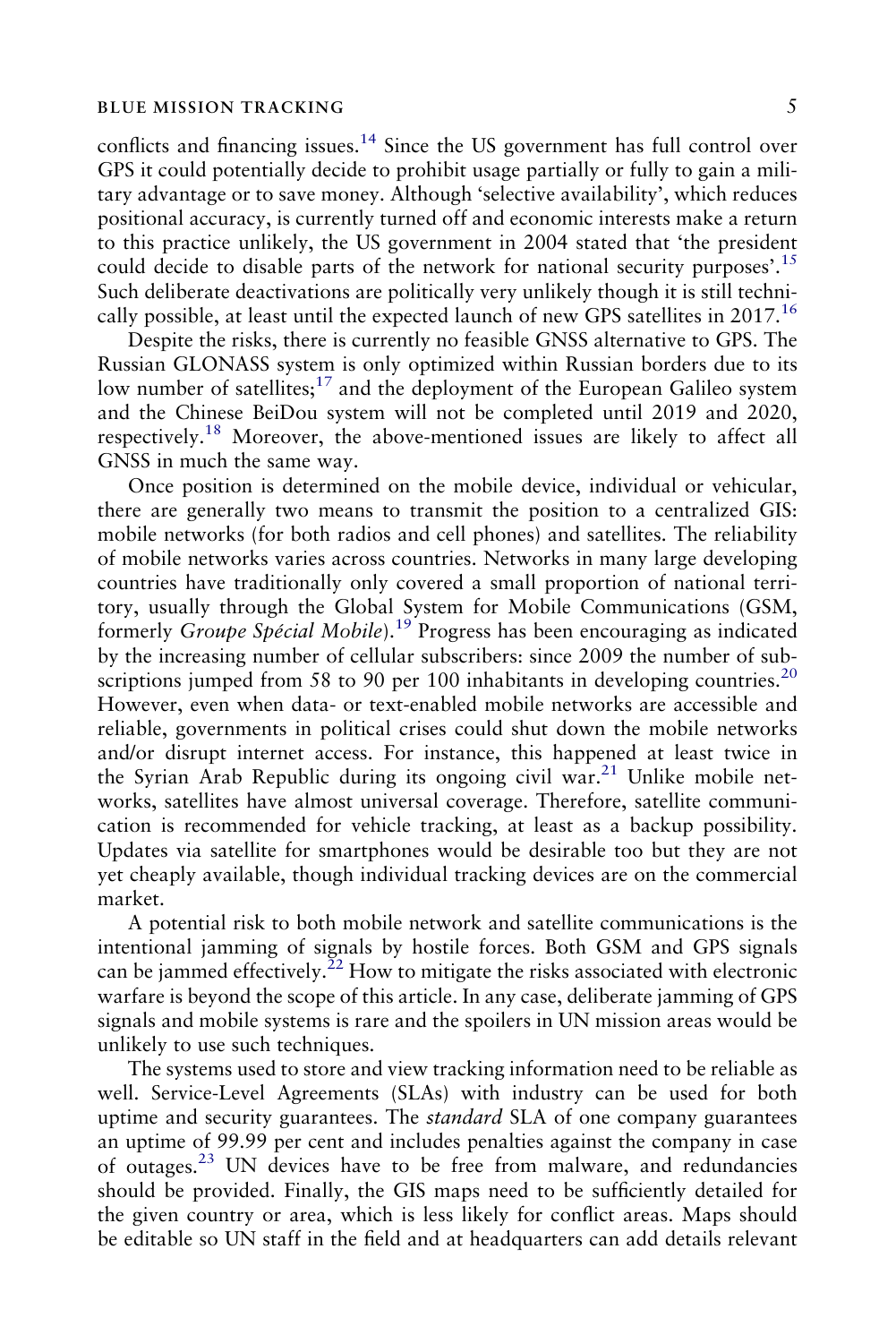to the mission; for example, layers showing the security concerns and many other relevant factors.

#### Bandwidth and Update Frequency

In peacekeeping, the update frequency of a vehicle/phone position will be determined by need, including the type of UN activity and the potential for problems. Ideally, the UN would want a system comparable to the US military system, which updates vehicle positions every 100 metres under Blue Force Tracking 2 (BTS2,  $800m$  under BFT1).<sup>24</sup> For vehicles driving at 100 km/h, location updates need to be sent with a frequency of up to one minute to achieve an accuracy of 800m or five seconds for an accuracy of 100m. Even though bandwidth is a continual problem in peacekeeping missions, the GPS signal information will not put a strain on UN computers, given that they need only a few kilobytes per second, even with a multitude of devices.

# Data Security and Encryption

Data security is vital for any UN tracking solution in a conflict zone. Leaked data could assist hostile forces in locating UN troops or persons.<sup>[25](#page-17-0)</sup> Even outdated or incomplete geolocation data could be used to analyse UN patrol patterns and operation procedures. Over 200 threats to a GSM-network communication have been identified in the literature.<sup>[26](#page-17-0)</sup> Data security needs to be ensured throughout the entire communication process, including the mobile tracking devices, the mobile network, the internet communication and the local UN network.

First, smartphones should be secured using appropriate software and, more importantly, by providing adequate training to peacekeepers.<sup>[27](#page-17-0)</sup> The security of vehicular devices, on the other hand, can be ensured through contracts with the supplier. Second, encryption must be used in the connection between the GIS and the mobile device, as well as any separate devices used to view the locations on a map.

GSM and the newer '3G' network communications can be eavesdropped,  $^{28}$  $^{28}$  $^{28}$  as can regular internet connections. Data and voice encryption is available for many commercial tracking solutions. The encryption between tracking devices, including smartphones, and the server depends on the protocol used and whether it is done through proprietary or standard encryption methods. All products studied used either Transport Layer Security (TLS) or Virtual Private Network (VPN) encrypted connections for accessing the web interface, meaning that a connection between the GIS and the client cannot be eavesdropped.

Access to the GIS also needs to be restricted and the computer networks themselves have to be safe. Again, data security can be achieved at the supplier's end using contracts with penalties. For the United Nations, strong security policies need to be put in place for all devices that could be used to access the GIS.

#### Cost

Another key consideration is affordability. The United Nations cannot afford the expensive, customized technology that some advanced armies use because the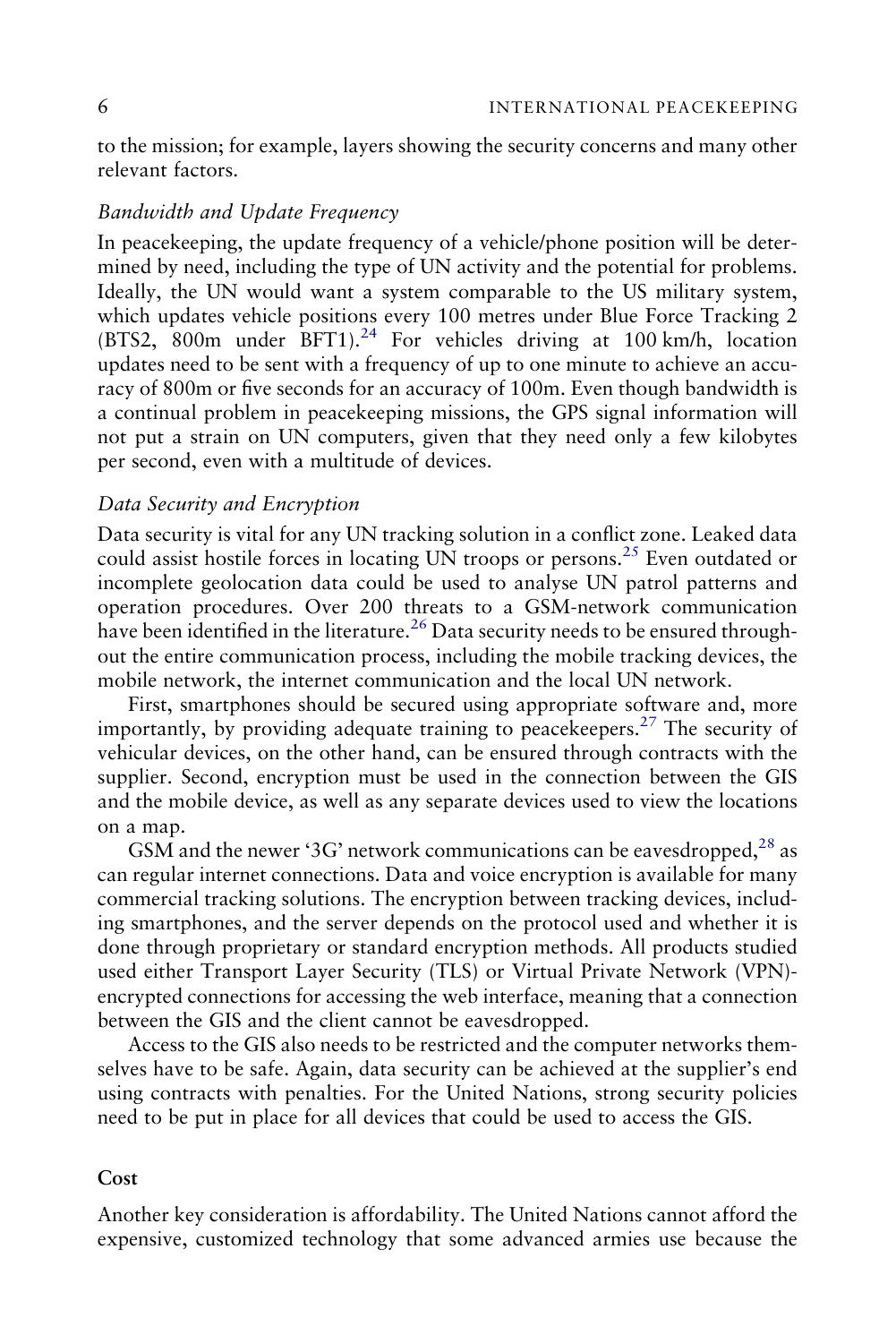world organization operates on a constrained budget. Fortunately, for tracking there are many inexpensive commercial solutions available.

The commercial-off-the-shelf solutions studied by the authors benefit from economies of scale, resulting in lower prices for server licences. Developing a customized UN tracking solution, on the other hand, would likely cost tens of millions of dollars. For instance, the United States spends approximately \$20,000 per vehicle on its Force XXI Battle Command Brigade and Below (FBCB2) Blue Force Tracking (BFT) and Future Combat Systems (FCS).[29](#page-17-0) Orders from one contract for encryption devices, software, maintenance and cus-tomer support for the FBCB2 system alone exceed \$100 million.<sup>[30](#page-17-0)</sup> Similarly, the contract value for the NATO GPS Force Tracking System amounts to approximately  $$84$  million.<sup>[31](#page-17-0)</sup> The United Nations will not be able to spend that much money on a tracking solution. However, this does not mean that the United Nations has to give up all the advantages of an integrated solution. Once new tracking devices have been deployed in the field, it will be easy to integrate location updates into the maps created by the UN cartography and GIS cells.

Even basic smartphones allow live cellular tracking in addition to the features that the Carlog vehicular system currently provides, namely fuel management, driver authentication, speeding alerts, maintenance scheduling and logging driving behaviours. Basic vehicle tracking devices that include these features can be acquired for \$350 –550 per device. More advanced devices that also support satellite communication, panic buttons and other features are available for under  $$1,000.<sup>32</sup>$  $$1,000.<sup>32</sup>$  $$1,000.<sup>32</sup>$ 

Monthly costs for server licences and data connections are added to the procurement costs. However, the former does not usually exceed \$30 for both vehicle tracking devices and smartphones while the latter can be kept low through deals with local network providers. Even satellite tracking can be achieved for \$0.15 per hour when sending an update once a minute.

The costs for real-time vehicle tracking devices are comparable to what the United Nations has previously spent on offline tracking, and smartphones can be added cheaply.<sup>[33](#page-17-0)</sup> Thus, the costs for such systems are not expected to be a barrier and should easily pass through the UN procurement and management system. If there are questions in the General Assembly's Fifth Committee or the Advisory Committee on Administrative and Budgetary Questions (ACABQ), it is unlikely to be about cost. Political and privacy issues are more likely to be of concern.

#### Personal Privacy

Vehicle tracking will not be considered a privacy issue here because the vehicle is UN property and such tracking is already being done by the United Nations, albeit not in real time. However, supplementing vehicle tracking with smartphone tracking means that supervisors would be able to track peacekeepers at any time.

Tracking can be an issue between the employer and employee (or even officer and soldier) because the former can potentially track the latter, including on offtime. The collected data can be used to exercise control, affecting both trust and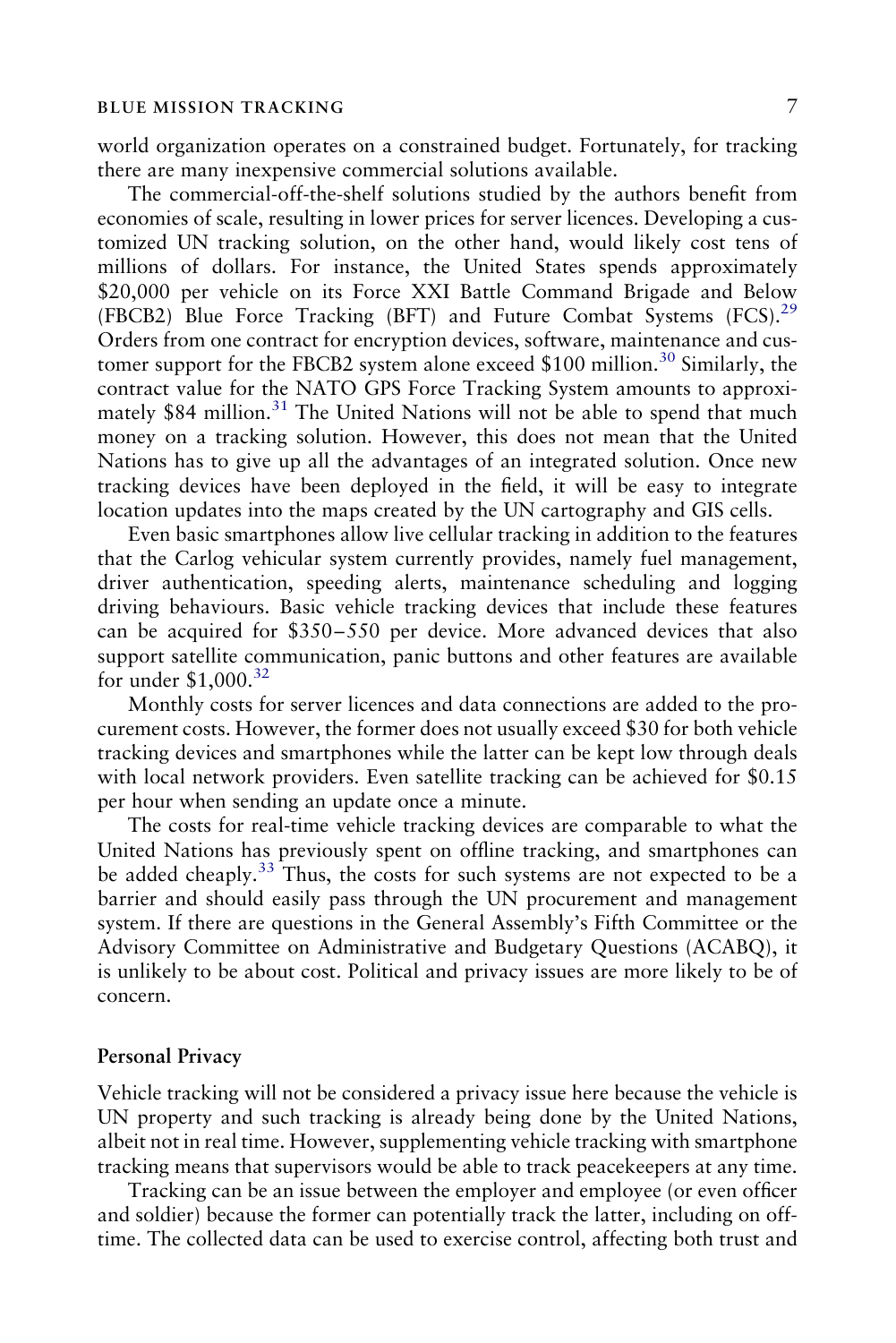the tracked individual's privacy. In the United States, for example, tracking data have been used to fire government employees.<sup>[34](#page-17-0)</sup> But safeguards can ensure the protection of individuals from an abuse of the tracking data, including privacy policies and regulations. In the field, the UN missions reserve the right to know the location of their staff at all times. This is particularly important during dangerous times or in dangerous places. However, the authors are unaware that the United Nations has any privacy policies in place, including for 'positional privacy'. None of the 'policy and guidance' documents published by the Department of Peacekeeping Operations (DPKO) and the Department of Field Support (DFS) set out privacy guidelines. Moreover, the UN Staff Regulations do not mention privacy or data handling.<sup>[35](#page-18-0)</sup> In the absence of UN privacy standards, the United Nations should at least ensure that UN personnel are aware of the privacy implications of tracking applications. One way of achieving this would be a disclaimer that warns users about privacy issues when they first use the tracking application. Also, cell phone tracking can be turned on or off according to the situation and policy. For example, when employees are on leave (vacation) and out of the mission area, their device locators could certainly be turned off.

UN missions need to act in compliance with laws and regulations of the state that they are working in, including any privacy laws. The General Assembly's Special Committee on Peacekeeping Operations has continually affirmed host nation consent with regards to the use of new technologies. Although none of the studied countries restrict the usage of a positioning system for tracking purposes, the United Nations needs to examine the national laws prior to implementing a tracking system.

#### Survey of Tracking Solutions

Tracking of peacekeepers can be done through separate cell phone and vehicle tracking devices or, alternatively, hybrid systems. There are many types of products commercially available.

# Cell Phone Tracking

At present, hundreds of tracking applications ('apps') are available for personal smartphones. Tracking apps typically use the phone's GPS receiver and the Cell Global Identity to send updates to a centralized server. Most commonly, consumer apps are used for personal reasons such as parental control, tracking of partners and friends and locating lost devices. Consumers can often track their phones free of charge and more advanced applications are available for just a few dollars, showing how readily available this technology is. When suitable smartphones are not available, pocket-sized tracking devices can be commercially purchased for peacekeepers.[36](#page-18-0)

Similar tracking is used for many commercial purposes. Firms use field service management apps to access work order details, create invoices, manage customer histories and process payments. Wholesale distributers, construction workers, health care providers and other field workers have their location displayed on a map in real time so they can be sent to the next job more efficiently.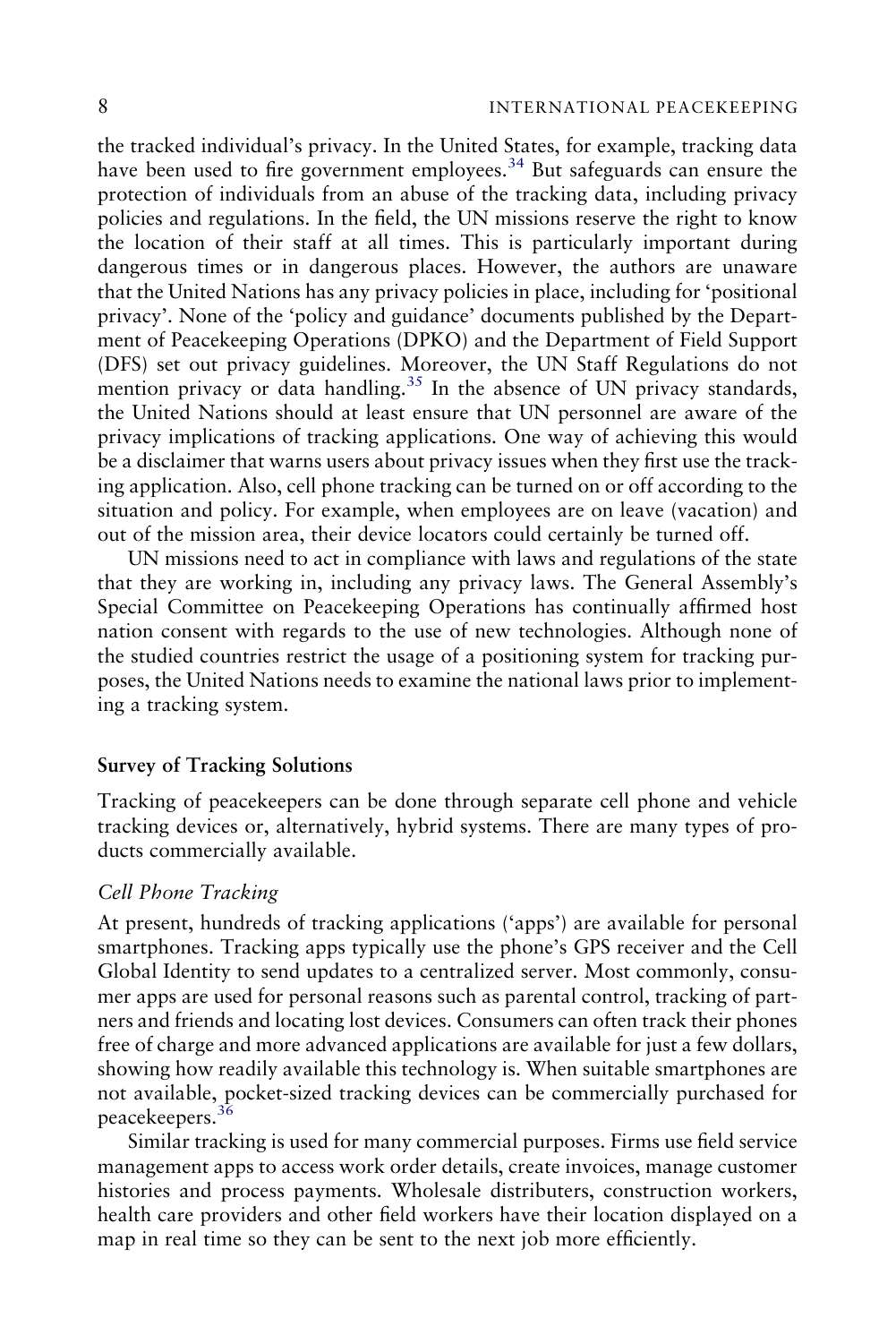#### Vehicle Tracking

Today, vehicle tracking solutions are commonly used in a whole range of industries, including taxis services, construction, delivery, field services, heavy equipment, oil, gas and government. 'Fleet management' is an increasingly well developed field of commercial activity; over 200 software products are available to that end.<sup>[37](#page-18-0)</sup>

In military operations, various systems can be used to achieve secure and reliable vehicle tracking. The Carlog system, currently used by the United Nations, as described above, provides at the basic level of secure offline tracking method. The devices are permanently attached to the vehicle dashboard and allow for driver authentication, route reporting and driving behaviour recording. Vehicle drivers identify themselves by swiping their licence card through the Carlog reader and entering a passcode. As mentioned, the device records position while the car is in motion but it does not convey such information until it is close to a receiving antenna. $38$ 

One important opportunity for real-time tracking of vehicles is provided by Terrestrial Trunked Radio (TETRA), which also serves as a communication system. TETRA is a European Telecommunications Standards Institute (ETSI) standard specifying secure mobile radio communication. TETRA networks are similar to GSM networks but allow for significantly larger cells (the area covered by one cellular radio tower, though communication is also possible directly radio-to-radio), strong encryption mechanisms and fail-safe networks. Unlike GSM phones, TETRA radios can also share channels directly in the absence of a mobile cell network. The standard is used in many public safety operations, including a few UN peacekeeping missions. Many modern TETRA radios include GPS receivers, allowing the operator of a TETRA network to locate and track the radios. Motorola, Airbus and Sepura all offer tracking applications as part of their TETRA solutions.<sup>[39](#page-18-0)</sup>

TETRA constitutes a reliable and secure option for blue force tracking, but it is also costly. Apart from the cost for the radio devices, it requires the maintenance of a mobile radio network. For instance, the running costs of all TETRA terminals (handhelds, mobile and base units, etc.) operated by the Police Service of Northern Ireland (PSNI) in the one year period 2009–10, was £392,000 (or US\$  $600,000$ ).<sup>[40](#page-18-0)</sup> The costs for running a TETRA network in countries with peacekeeping may be a lot higher due to the large size of many mission territories.

#### Hybrid Systems

Most commercially available fleet management systems now allow for hybrid solutions in which both vehicles and personal devices, including smartphones, can be tracked. The company typically provides the tracking devices, GIS and smartphone apps under one system. Satellite vehicle tracking is offered either on frequency bands leased by the company itself or in cooperation with a partner company. Smartphone tracking apps are usually available for the most common phones and can be used on the same system.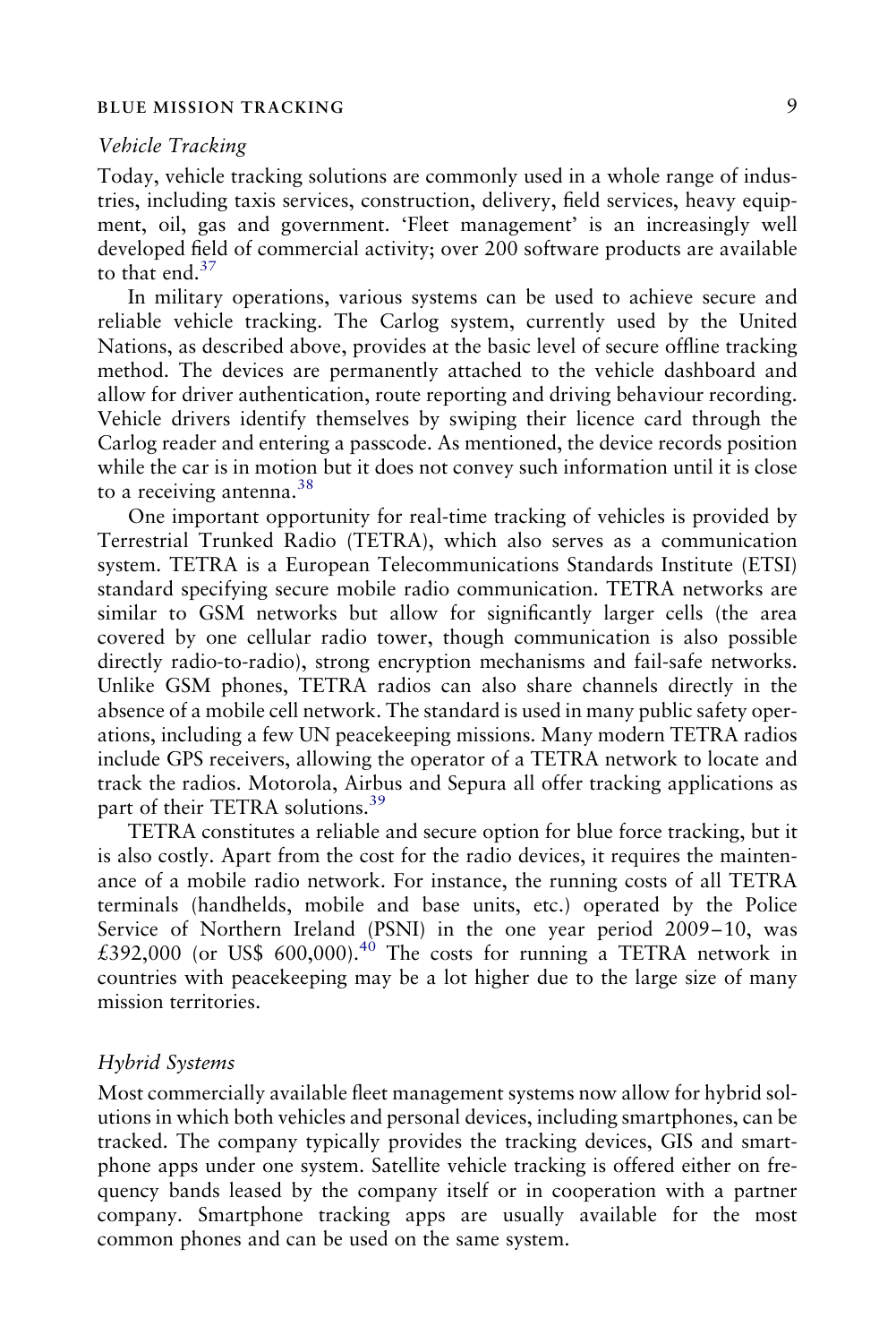Almost all GIS allow for a variety of mapping materials such Google Maps, Bing, TomTom Maps and Navteq. The maps can usually be modified to include geographical fences, buildings, shapes, critical information and more. While most market leaders focus on the USA and Europe,  $41$  some companies have experience in or near conflict regions.<sup>[42](#page-18-0)</sup> Some products allow the grouping of vehicles and persons to create a command and control hierarchy.[43](#page-18-0) The structure can be used to reflect battalions, missions and countries, with access rights set accordingly. It is also generally possible to have location updates triggered by events in addition to periodic updates. For example, a peacekeeper's location could be updated in the event that he leaves a certain area ('geofencing').

#### Beyond the Blue

In the digital age, mission tracking results can easily be merged with an abundance of other information sources to create a more sophisticated and complete picture. An obvious addition is the location data from other UN agencies and friendly organizations. The locations of their vehicles and persons could be integrated into a GIS for greater situational awareness. From within the mission, the UN cartography and the GIS cells can add high quality mapping material, showing relevant infrastructure, mission boundaries, UN structures, difficult terrain and more. Joint Mission Analysis Cells (JMACs) and Joint Operations Centres (JOCs), which are found in almost all peacekeeping missions, can contribute their geospatial intelligence findings for display as 'layers' in the GIS. This can include any information on dangerous forces who threaten the civilian population. In Haiti, JMAC 'target packages' describing the likely whereabouts of violent gangs were successfully used for precision operations as well as the quick arrest of gang members.<sup>[44](#page-18-0)</sup>

Even friendly locals can be added to the tracking system. This could include leaders and VIPs from the host state who may seek UN protection. Though local UN staff would already be covered, selected non-staff could be added. The UN's mission in the Congo established a Community Alert Network where local leaders can call the mission in case of impending attacks or other emergencies. Adding positional information would help respond to these locals as it would for UN staff. All of the UN's twenty-first-century multidimensional missions have a mandate for protection of civilians (POC).

Information collected by a range of other organizations can also increase the scope and effectiveness of real-time tracking. Indeed, many of the goals formulated in current mandates make co-operation between the mission and other actors essential. The United Nations Multidimensional Integrated Stabilization Mission in Mali (MINUSMA), for example, is mandated to coordinate with the Malian Defence and Security Forces, support rebuilding the police and gendarmerie (including through co-location), to provide support for the government more generally and to collaborate with bilateral partners, donors and international organizations 'through enhancing information sharing and joint strategic planning'.<sup>[45](#page-18-0)</sup> The Security Council further demanded intermission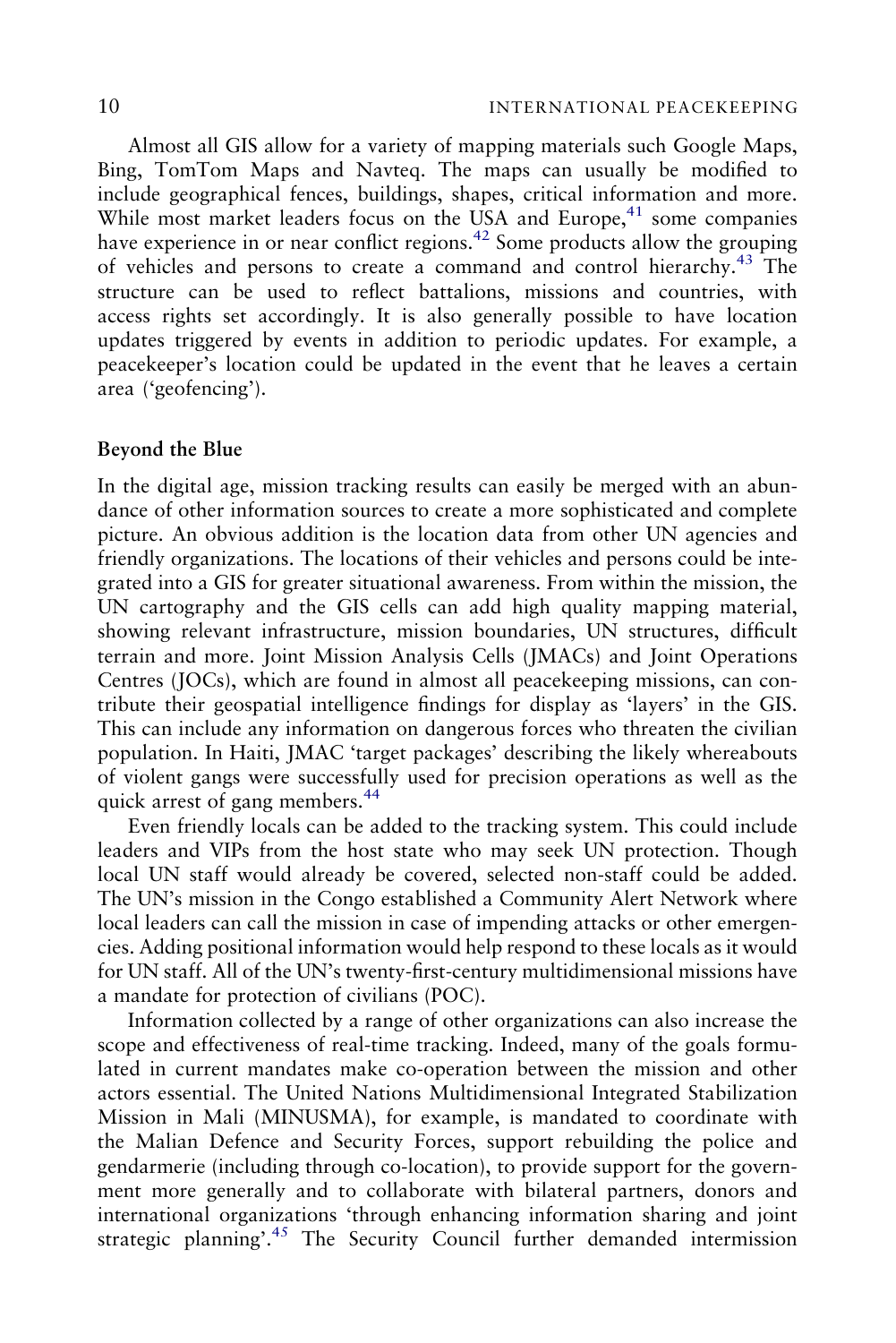cooperation between MINUSMA and both the United Nations Mission in Liberia and the United Nations Operation in Côte d'Ivoire). It also called upon the EU, African Union and Economic Community of West African States to coordinate with MINUSMA; and authorized French forces to intervene in support of MINUSMA.[46](#page-18-0) Sharing location data with at least some of these agencies would drastically improve the effectiveness of the mission. In addition, geolocated intelligence findings from member states have in the past been an important source of information, including in Haiti and Kosovo.<sup>[47](#page-18-0)</sup> Such findings, voluntarily shared by member states, could be readily integrated into tracking systems.

The maps can also include satellite imagery and other imagery provided, for example, by the Operational Satellite Applications Programme (UNOSAT), which is sponsored by the United Nations Institute for Training and Research. Disaster alerts and weather forecasts from the Global Disaster Alert and Coordination System (GDACS) can be included. Other UN agencies – including OCHA, UNHCR and the World Food Programme (WFP) – have used the help of volunteering networks and crisis mapping. The Standby Task Force (SBTF), for example, is a group of volunteers that has provided the United Nations with real-time crisis mapping and situational awareness support in over a dozen cases.[48](#page-18-0) Ushahidi is one of the platforms frequently used by volunteers to create crisis maps – a form of 'crowdsourcing'. Furthermore, satellite imagery from both publicly available (Google Earth) and commercial sources (DigitalGlobe) has been used by Harvard's Satellite Sentinel Project to monitor atrocities in Sudan and South Sudan. All of these technologies are designed to be easily sharable and could be integrated into a UN tracking/ GIS system.

Information sharing with many humanitarian organizations is possible where they have already embraced real-time monitoring. Oxfam and other NGOs use HELIOS for supply chain management in humanitarian relief operations. Sahana Eden is an open source software platform for rapid deployment of humanitarian operations, including live tracking. It was used to coordinate the help of about 700 organizations during the 2010 earthquake in Haiti. The International Federation of Red Cross and many other organizations use FleetWave to manage their vehicle fleets.<sup>[49](#page-18-0)</sup> All these systems make it possible for humanitarian organizations to share their location information automatically or selectively with UN peacekeeping.

Despite the technical feasibility, many humanitarian organizations may be reluctant to share their information with UN peacekeepers. Too close cooperation could threaten their principles of independence and impartiality, lead to disagreement with funding sources and create tensions over the vital 'humanitarian space', especially when armed forces create their own humanitarian programmes. However, cooperation is possible if there is no cooption; automatic information sharing can be on a voluntary basis for the benefit of the NGOs as well UN peacekeepers.<sup>[50](#page-18-0)</sup>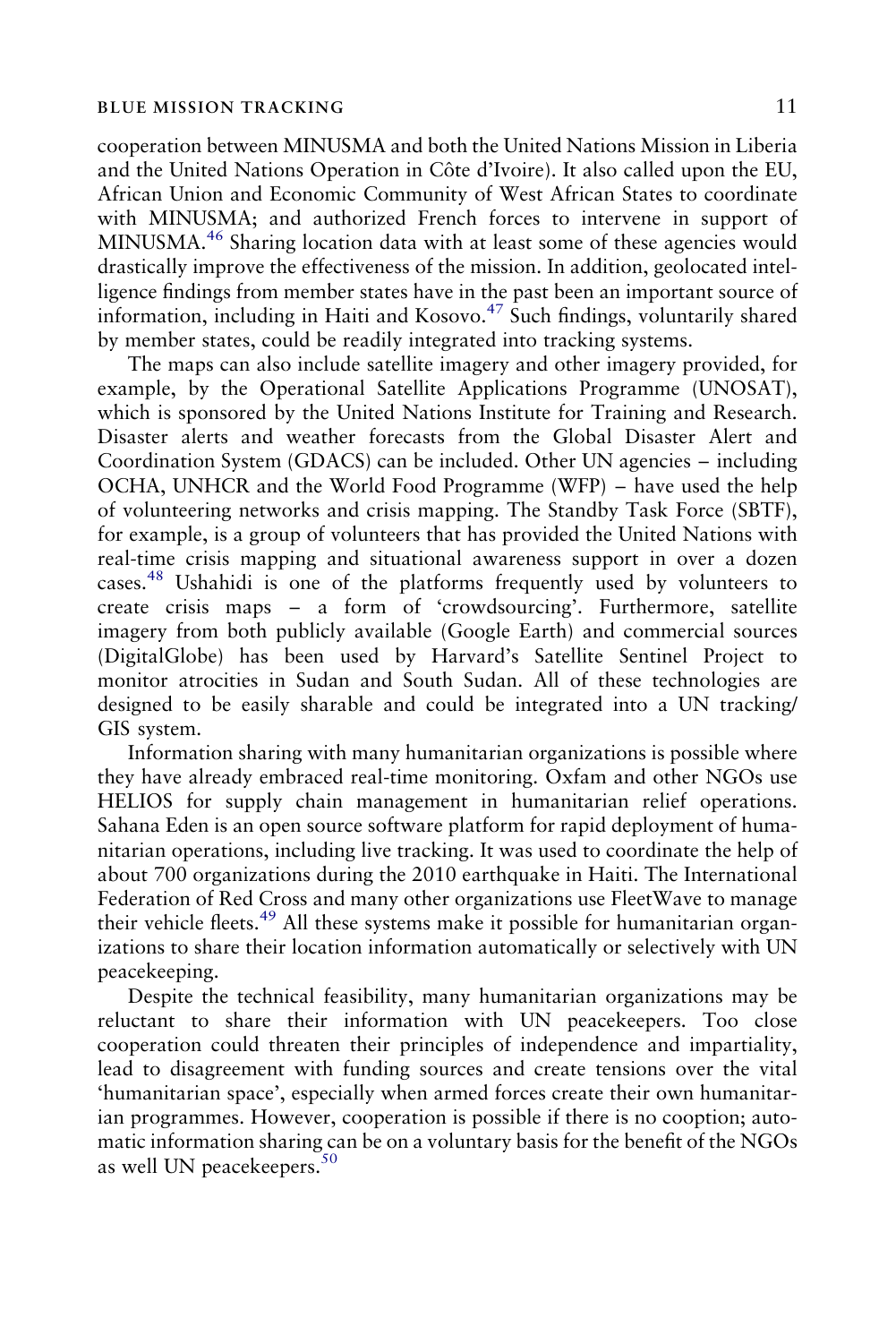# The Politics of Positioning

As shown, the technological and financial challenges to a new tracking solution for UN missions can be easily overcome. Both security and reliability concerns could be addressed, as can information sharing. After having ensured the electronic security of trackable phones, a tracking app can be installed within minutes. New vehicle tracking devices could be mounted onto any existing UN vehicle. Both smartphone tracking apps and vehicle tracking devices are easy to use. However, what are the political obstacles?

Troop contributing countries are unlikely to resist an improved UN tracking system, given that it offers greater security for their peacekeepers in the field. Some extra training might be necessary but that would be minimal and should be welcome as giving additional skills to national forces; a half-day seminar might be all that is needed. However, some contingents might want the tracking information to be contained only within their own units because, otherwise, the mission leadership could discover how little patrolling they are doing, especially at night or in more dangerous areas, precisely where UN patrolling is most needed. On the other hand, some contingents might welcome the tracking system to show how much patrolling and activity they are doing for proactive peacekeeping. Tacking systems will certainly increase accountability.

Since tracking will also provide higher commanders with more detailed knowledge about the positions of individual peacekeepers, the temptations for the 'tactical general' can arise. Officers high up the chain of command might attempt to issue orders to much smaller units or individuals in the formation, jumping levels of decision making. While the commander should be adequately informed – and tracking can help – the new technology should not be an excuse for an overly zealous commander to direct units tactically at more subordinate levels. With some discipline, the appropriate levels of decision making can be maintained.

The host state, which has given consent for the deployment of the peacekeepers, should not have objections to a better tracked UN mission. On the contrary, mission headquarters would be better able to respond to state queries over the positions of peacekeepers. Some host states may not want UN peacekeepers to venture into certain areas (e.g. near military bases) and tracking can help the United Nations to avoid such areas, if required. Besides, tracking is legally permitted as a communications technology. 'Unrestricted communications' are a right under the model Status of Forces Agreement that the UN uses as a basis for agreements with host countries.<sup>[51](#page-18-0)</sup> It would be hard for a host country to complain that the United Nations knows the location of its own peacekeepers: the country's sovereignty is not affected.

The host state may seek to receive the UN tracking data in real time but, except on common exercises or operations, this should be resisted. Often the host state has activities it seeks to hide from the UN or there are informants within the state, loyal to a hostile party. It would be unwise to let wrongdoers know when the UN patrols are coming. In Western Sahara, it is well known that Moroccan troops timed certain violations to occur (e.g. berm construction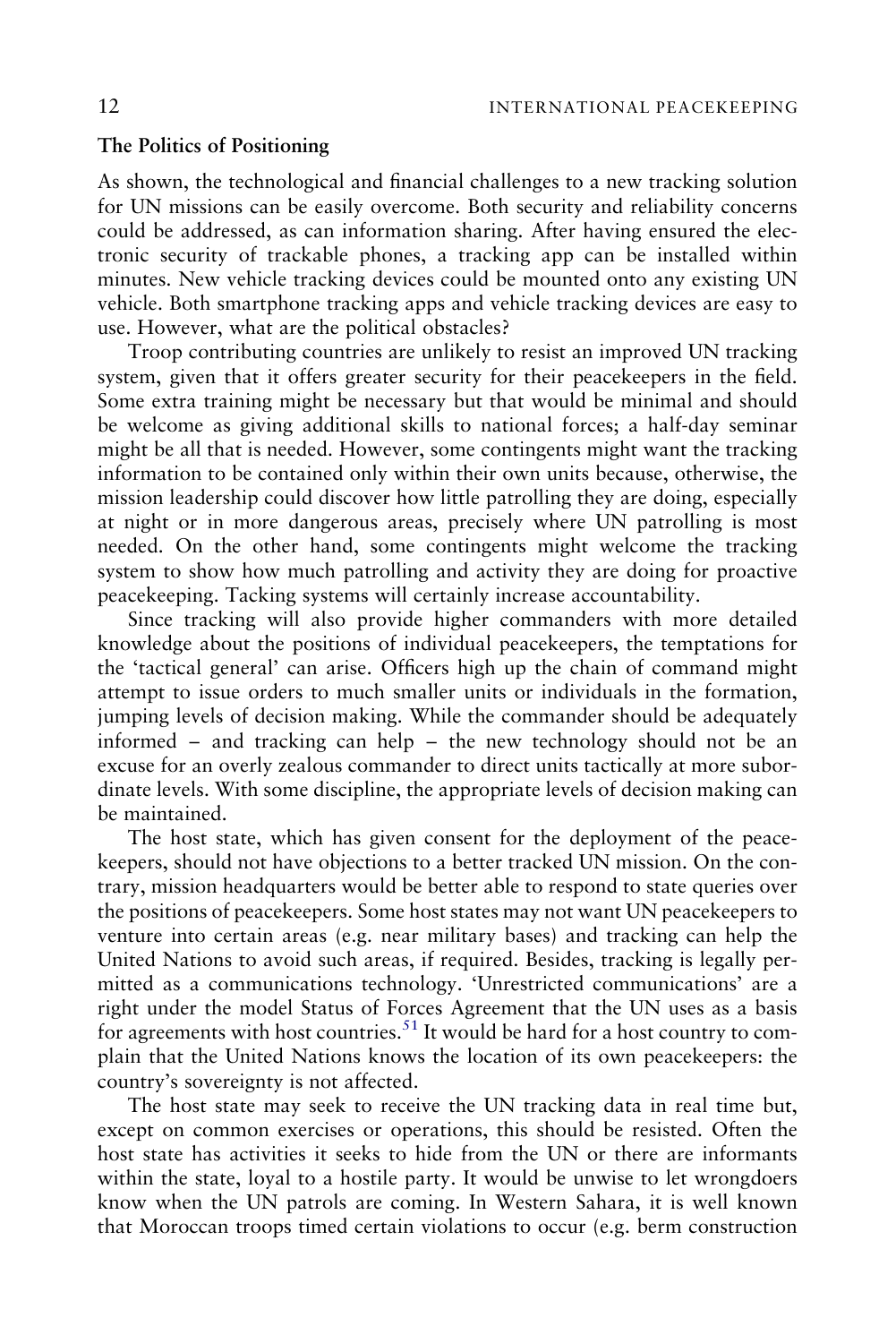and expansion) when peacekeepers were not present to observe or complain about the activity.

Major financial contributors to the peacekeeping budget are also unlikely to resist real-time tracking given the low costs for a commercial system – less than \$500 per vehicle using GSM, roughly \$1,000 when using satellite transmission and \$10/month per smartphone. The financial benefit of combating carjacking alone is likely to offset much of these costs. The UNAMID example of at least 37 carjacking incidents in 2014 exemplifies this direct economic benefit by recovering more stolen vehicles. But more importantly, real-time tracking can save peacekeepers' lives in cases of ambushes, kidnapping, friendly fire, retrieval of wounded soldiers or the dispatch of reinforcements.

The readiness of the UN Secretariat to adopt a real-time tracking solution, at least for vehicles, is exemplified by its 2015 Request for Expression of Interest  $(EOI)$  on the matter.<sup>[52](#page-18-0)</sup> Adding smartphones and using tracking data are new ideas that can also be implemented, particularly given the willingness of the United Nations to make technological progress. The UN's 2009 New Horizon report states: '[t]he UN [ ... ] needs access to new technologies for better situa-tional awareness in the field'.<sup>[53](#page-18-0)</sup> More recently, the DPKO and DFS have acknowledged the need for tracking technology by accepting the 2015 report of the Expert Panel on Technology and Innovation in Peacekeeping.

Some UN workers may feel uncomfortable with a tracking function that is always on, giving their location at all times. Though the envisioned system would be far from 'big brother' or 'panopticon' surveillance, any overbearing watch function could be counter-productive. So policies and arrangements could be made to allow personnel to turn off the tracking devices at certain times or during certain activities, for example, during off-times or while on leave. There are also certain professional activities for which it would not be helpful to be tracked; for example, informal meetings at bars, where the UN staff or local interlocutors (e.g. informants) might not want their location to be revealed.

#### Related Operational Experience

Evidence for the operational effectiveness and challenges of a blue force tracking (BFT) system comes from the US Army. The FBCB2 BFT system was developed in the late 1990s for continuous vehicle location. Computers with touchscreens and keyboards display the vehicle's position, other FBCB2 vehicles nearby, known 'enemy' units and static objects such as minefields and bridges on a map or satel-lite imagery.<sup>[54](#page-18-0)</sup> Recently, a handheld version of FBCB2, the Joint Battle Command-Platform, was developed that allows for secure third-party appli-cations to be installed.<sup>[55](#page-18-0)</sup> In addition to blue force tracking, FBCB2 can be used to send electronic messages, orders and requests to any other FBCB2 unit.<sup>[56](#page-18-0)</sup> Originally, all FBCB2 communication was to be communicated over terrestrial radio networks.[57](#page-19-0)

The system was first used in the Balkans; however the mountainous geography of Bosnia and Kosovo proved to be an obstacle to the radio-based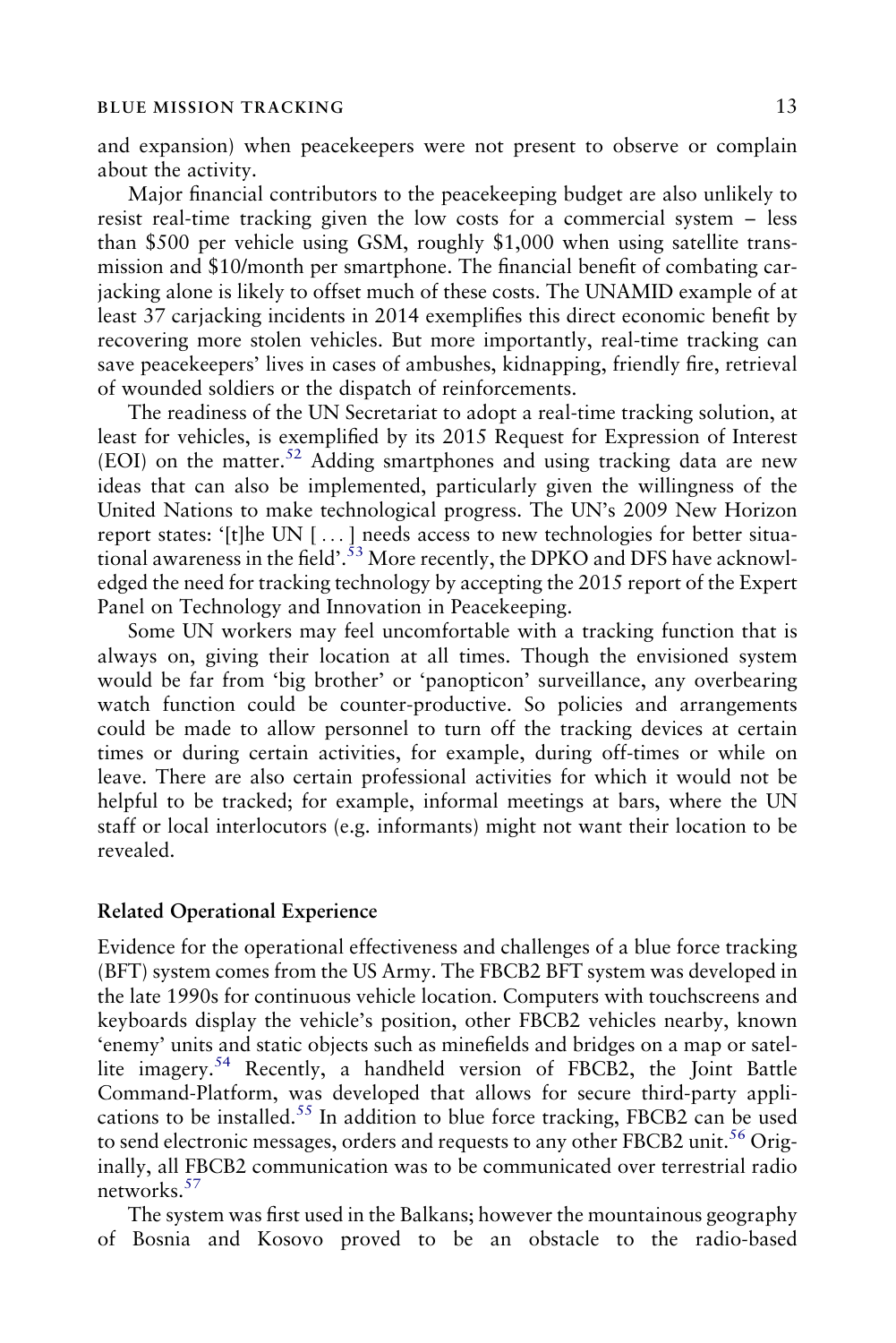communication. Satellite communications were added to mitigate this issue and to allow communication over vast distances.<sup>[58](#page-19-0)</sup> A 'guard computer' was added as a gateway between the commercial satellite network and the US classified network to enhance data security.<sup>[59](#page-19-0)</sup> In Iraq and Afghanistan, FBCB2 was often the only way of determining one's own position, for example at night or during sandstorms. Additionally, blue force tracking cut radio traffic, freed up time, allowed for the transmission of messages and graphics to multiple recipients, accelerated the distribution of orders and allowed for the reading of maps without a flashlight.<sup>[60](#page-19-0)</sup> In 2007, US General Bryan D. Brown described the experience with the tracking system during Operation Iraqi Freedom in glowing terms:

The overall effectiveness of Blue Force Tracking (BFT) in support of special operations was exceptional. While not all SOF [Special Operations Forces] were equipped with BFT devices, BFT systems facilitated coordinated events during combat operations, enhanced tactical resupply efforts, reduced recovery time for SOF extractions (both extremis and scheduled) and saved lives. BFT proved to be an outstanding control mechanism.<sup>[61](#page-19-0)</sup>

The US experience, however, also showed some of the operational problems. First, returning soldiers reported that the system was too difficult to use. It was difficult to locate messages, the system did not work as expected and some soldiers had problems creating an operations order. In addition to unneeded mandatory fields in forms, the system did not have the features they were accustomed to (cut and paste, drag and drop, a right click menu).[62](#page-19-0) Second, soldiers were experiencing inoperability problems with the different tracking systems used by logistics, combat and coalition forces:

The inability to produce a single, accurate, common operational picture at any strategic, operational or tactical level limited the overall utility of BFSA [Blue Force Situational Awareness]. Additionally, when a warfighter did have access to limited BFSA he still experienced a challenge in using the data because he was unable to select and display data that was relevant to his mission. $63$ 

Another problem with blue force tracking is the risk associated with using outdated tracking information. Bryant and Smith find that providing participants of a battle simulation in an urban environment with real-time blue force tracking devices dramatically enhances their ability to distinguish between friendly and enemy forces. However, showing participants position information that is 10 seconds old (a typical latency time) resulted in significantly more false alarms (fra-tricide), regardless of whether participants knew about the latency or not.<sup>[64](#page-19-0)</sup> Therefore smartphone tracking should, on an individual level, not be used to decide whether to shoot or not. Other uses do not depend on small latencies; for example the USA uses Personnel Recovery Blue Force Tracking to rescue pilots.<sup>[65](#page-19-0)</sup>

In an analysis of the effectiveness of network-centric operations, Gonzales et al. compare the performance of different US army units during the US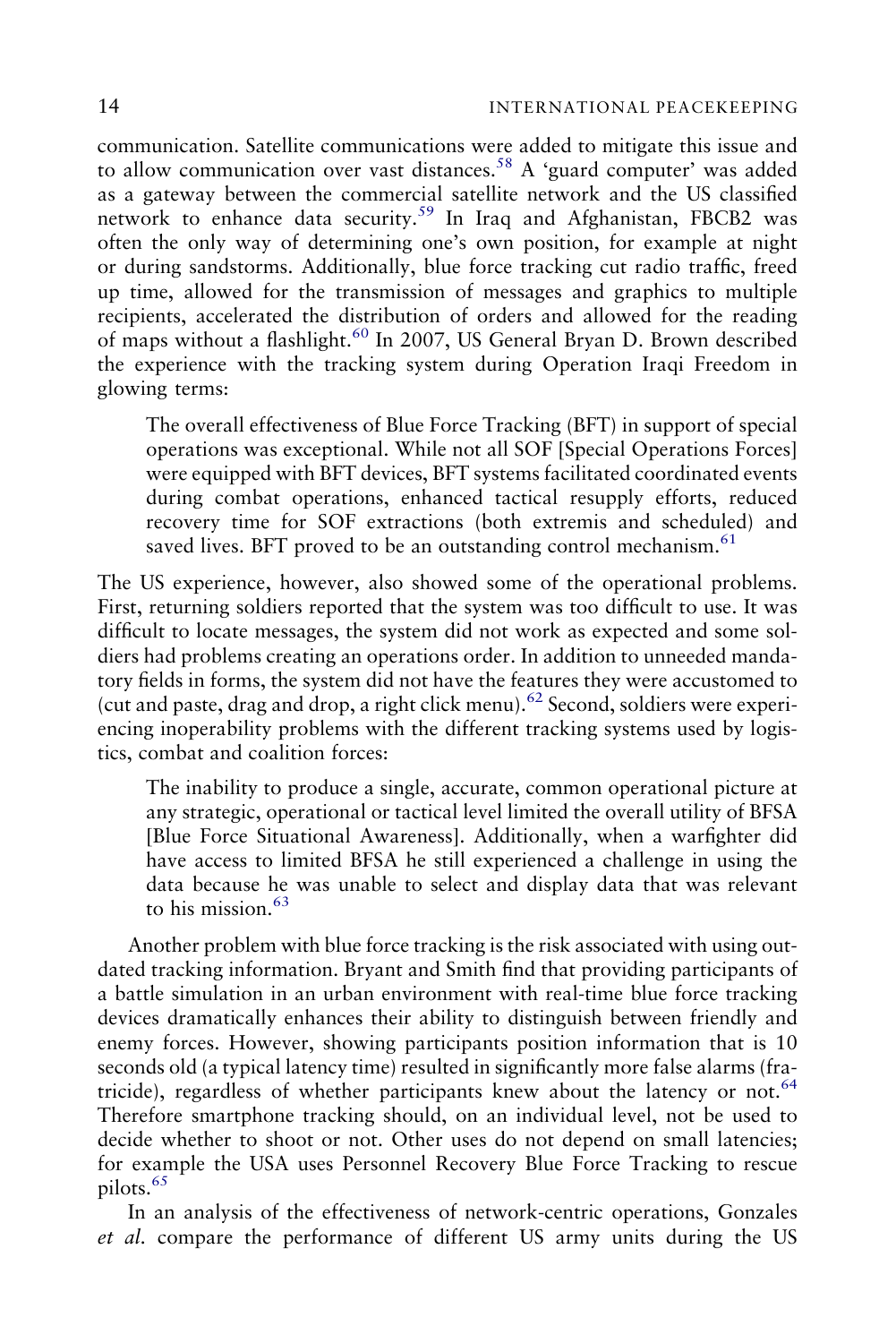occupation of Iraq following Operation Iraqi Freedom.<sup>[66](#page-19-0)</sup> The effectiveness of the 101st Airborne Division (ABD) was measured against those of two Stryker brigades – 3/2 SBCT and 1/25 SBCT – operating in the same area. The three units were carrying out stability operations in Mosul in 2003, 2004 and 2004/ 05, respectively. They constitute a relevant case study because of their very different endowments.

The 101st ABD had blue force tracking (FBCB2-BFT) only in some command and control vehicles and helicopters while all others relied on legacy radio equipment. Significant location information was available to the commanders only at the battalion level and the Division had limited information about enemies and the civilian population. The 3/2 SBCT, on the other hand, 'had the FBCB2- Enhanced Position Location Reporting System [ ... ] on most platforms, allowing visibility and messaging with most tactical units. It also had a high-bandwidth satellite communications [ ... ] to provide communications between the brigade's battalion-level units and higher headquarters.' However, the 3/2 SBCT still had very little information on the whereabouts of enemy forces and civilians. This changed when the 1/25 SBCT took over. The 1/25 SBCT had access to more human intelligence and used signals intelligence equipment, video links between aircrafts and ground commanders, as well as voice-over-IP conferencing which allowed battalion-level units to participate in commanders' conferences.<sup>[67](#page-19-0)</sup> Thus, the 101st ABD had only basic tracking capabilities (comparable to what the UN uses now), the 3/2 SBCT was equipped with a blue force tracking system (similar to the one proposed in this article) and the 1/25 SBCT used a more advanced tracking system encompassing intelligence findings.

The result was a reduction in the average number of soldiers killed per enemy attack from 0.10 (for the 101st ABD) to 0.01 (for both SBCTs). Similarly, the number of soldiers wounded in enemy attacks decreased from 0.60 to 0.09 (for the 3/2 SBCT) and 0.05 (for the 1/25 SBCT). The same effects where observed in the number of US personnel killed per offensive operation. Caveats exemplifying the effect included the fact that the 101st ABD mostly fought dismounted and that the SBCTs were equipped with electronic counter measures against improvised explosive devices (IEDs). Yet, even in comparison with the average casualty numbers of all units deployed in Iraq the two SBCTs had between half and a fiftieth of the casualties.<sup>[68](#page-19-0)</sup> Together with improvements in doctrine, tactics, techniques, procedures and training, the tracking system and digital communications have resulted in an orders-of-magnitude reduction in the number of casualties.

Gonzales et al. conclude that blue force awareness enabled 'a number of advanced tactics, including accelerated planning, dynamic force retasking, self-synchronization, and swarming, which in turn led to improvements in performing tactical defensive missions'.[69](#page-19-0) The better situation awareness, increased speed of command and dynamic small-unit synchronization helped respond to ambushes and attacks, thus reducing the number of soldiers killed and wounded. Though peacekeeping does not involve such high levels of combat, it does require peacekeepers who are situationally aware in dynamic and dangerous environments.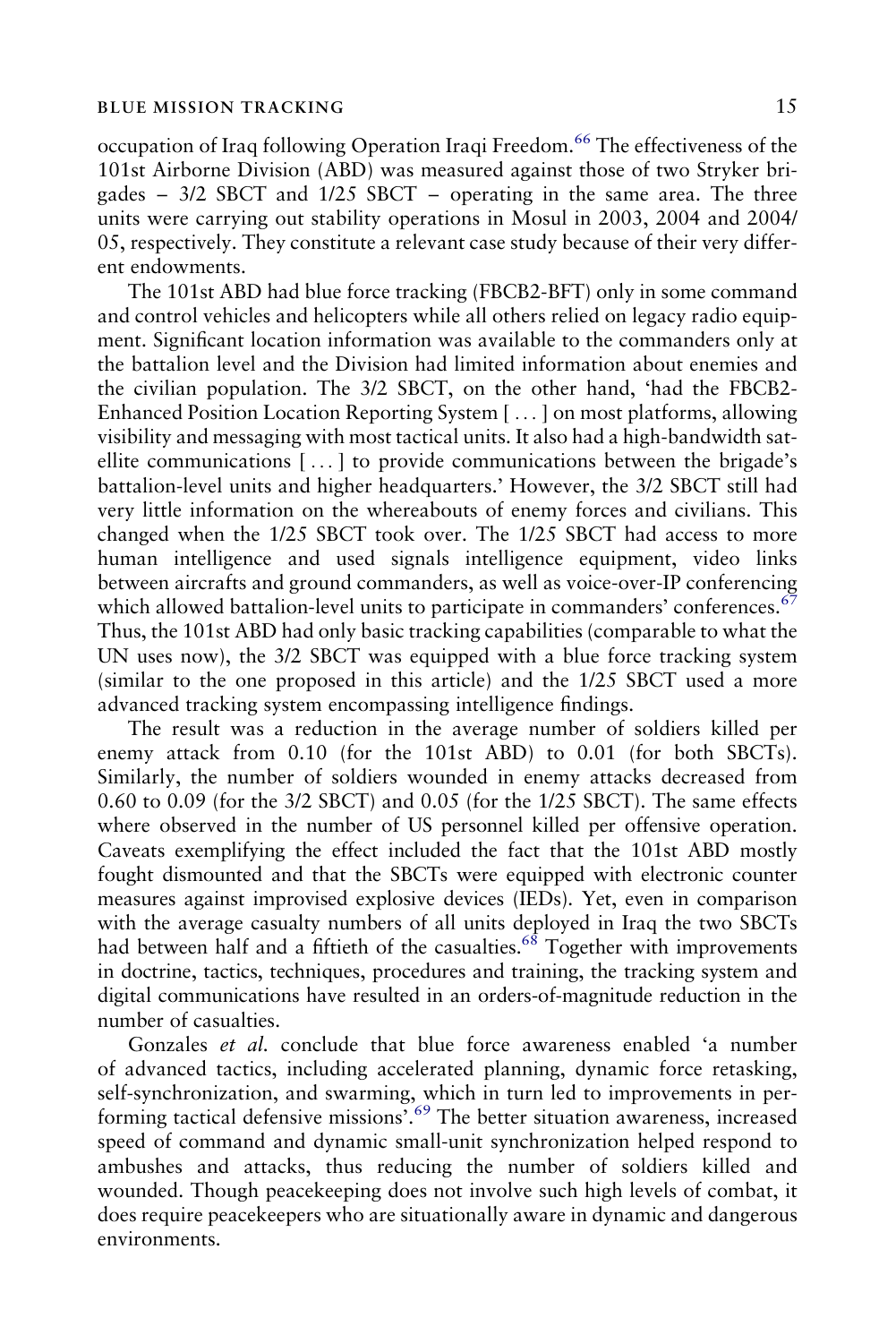# Conclusion

The requirements for a real-time UN tracking system can currently be fulfilled by off-the-shelf commercial products. Most companies offer agreements guaranteeing the reliability of their system, whether run by the United Nations itself or by the companies as a service. For areas with poor GSM coverage, satellite tracking devices can be used, at least for vehicles. Many products offer important features, such as encrypted updates, panic buttons, flexible update frequencies, driver authentication, fuel management, speeding alerts and more. Maps and GIS can be edited on a basic level to display the positions of vehicles and smartphones in relation to UN compounds, mission boundaries and relevant objects. More sophisticated GIS can show both local human and geographical terrain.

Unlike some surveillance systems, the mission tracking system should not find much objection from police and troop contributing countries, nor from the host states. After all, the UN has a right and a responsibility to know where its peacekeepers are in the field. There may be some cases where the tracking devices should be switched off, possibly at that initiative of peacekeepers, as an aid to their privacy or to prevent this information from disseminating to hostile groups. But such measures can be built into the system and into UN policy, as well as mission-specific guidelines. Similarly, appropriate sharing of tracking information with UN agencies and cooperating NGOs is possible while respecting the needs for 'humanitarian space'. One or more 'technology contributing countries' could help the UN Secretariat to pilot and field test a workable system for the UN's diverse missions.

Affordable tracking solutions exist and they will benefit UN peacekeeping operations in many ways. Cost-efficient tracking of vehicles and peacekeepers helps ensure personal security, create efficiencies and can ultimately save the lives of many peacekeepers, as well as the people they are charged to protect.

#### ACKNOWLEDGEMENTS

The authors are most appreciative of the useful comments and support received from researchers at the Montreal Institute for Genocide and Human Rights Studies – Kyle Matthews, Meagan Boissé, Neeko Collett, Ecem Oksay and Marie Lamensch – and the International Peace Institute – Adam Smith and Michael Snyder.

#### ABOUT THE AUTHORS

A. Walter Dorn is a Professor of Defence Studies at the Royal Military College of Canada, and teaches mid-career military officers at the Canadian Forces College. He served as a member of the UN's Panel of Experts on Technology and Innovation in UN Peacekeeping. His latest book is an edited volume, Air Power in UN Operations: Wings for Peace (Ashgate, 2014).

Christoph Semken is a researcher at the Montreal Institute for Genocide and Human Rights Studies. He previously served as an Assistant for Information Technology and is currently completing his Master of Arts in International Relations and Economics at the University of Aberdeen.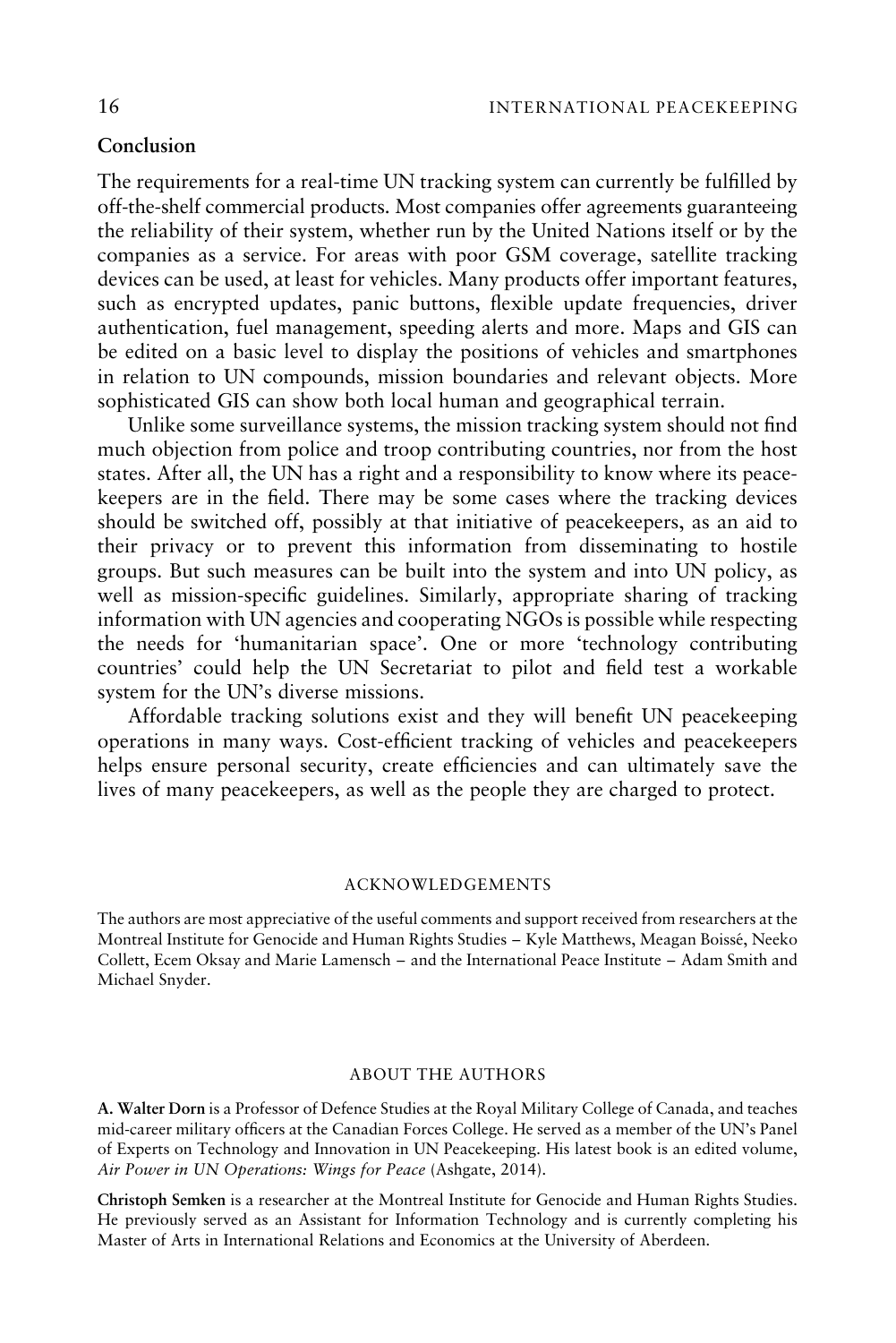#### **NOTES**

<span id="page-16-0"></span>1. See UN, 'Performance Peacekeeping: Final Report of the Expert Panel on Technology and Innovation in UN Peacekeeping', 19 Feb. 2015, pp.27-8 (at: [www.performancepeacekeeping.org/](www.performancepeacekeeping.org/offline/download.pdf) [offline/download.pdf\)](www.performancepeacekeeping.org/offline/download.pdf); and A. Walter Dorn, Keeping Watch: Monitoring, Technology and Innovation in UN Peace Operations, New York: United Nations University Press, 2011.

- 3. In 2014, 39 peacekeepers died in Malicious Acts as defined by the Department of Peacekeeping Operations (DPKO), more than in any other year except 1961 and 1993. Source: UN, DPKO, 'Fatalities by Year and Incident Type', 31 Mar. 2015 (at: [www.un.org/en/peacekeeping/](www.un.org/en/peacekeeping/fatalities/documents/stats_5.pdf) [fatalities/documents/stats\\_5.pdf](www.un.org/en/peacekeeping/fatalities/documents/stats_5.pdf)).
- 4. These numbers include all UN associated personnel that were killed in attacks according to the Staff Union. Source: UN, 'With Increased Number of United Nations Personnel Deliberately Killed in 2014, Staff Unions Calls on Organization to Do More towards Protecting Lives', UN doc., ORG/1593, 13 Jan. 2015 (at: <www.un.org/press/en/2015/org1593.doc.htm>).
- 5. UN, 'Increase in Deadly Attacks against the United Nations Claimed More than 58 Lives in 2013, Staff Union Says', UN doc., ORG/1576, 8 Jan. 2014 (at: [www.un.org/press/en/2014/org1576.](www.un.org/press/en/2014/org1576.doc.htm) [doc.htm](www.un.org/press/en/2014/org1576.doc.htm)).
- 6. Ibid.
- 7. Ibid.
- 8. David Pugliese, Ian MacLeod, Mark Kennedy and Norman Provencher, 'Canadian Commandos Gunned Down despite Prearranged Code Words', Ottawa Citizen, 9 Mar. 2015 (at: [http://](http://ottawacitizen.com/news/national/canadian-soldier-dies-in-friendly-fire-incident-in-iraq-dnd-says) [ottawacitizen.com/news/national/canadian-soldier-dies-in-friendly-fire-incident-in-iraq-dnd](http://ottawacitizen.com/news/national/canadian-soldier-dies-in-friendly-fire-incident-in-iraq-dnd-says)[says\)](http://ottawacitizen.com/news/national/canadian-soldier-dies-in-friendly-fire-incident-in-iraq-dnd-says).
- 9. Between 1 Jan. and 15 Nov. 2014, the number of carjacking incidents was 37, compared to 27 in 2013 and 22 in 2012. Source: UN, 'Report of the Secretary-General on the African Union–United Nations Hybrid Operation in Darfur', UN doc., S/2014/852, 26 Nov. 2014. Data compiled from S/013/852 and its predecessors S/2014/515, S/2014/279, S/2014/26, S/2013/607, S/2013/420, S/ 2013/225, S/2013/22, S/2012/771, S/2012/548 and S/2012/231.
- 10. Patrick Cammaert, communication to one of the authors after his return from Cambodia, Geneva International Peace Research Institute, Geneva, 25 Aug. 1993. General Cammaert was later appointed Military Adviser to the Secretary-General and then Force Commander in several peacekeeping missions.
- 11. Dorn (see n.1 above), pp.49–50.
- 12. Analytical Graphics, 'GPS Satellite Outage Information', AGI Developer Network, 20 Dec. 2014 (at: [http://adn.agi.com/SatelliteOutageCalendar/SOFCalendar.aspx\)](http://adn.agi.com/SatelliteOutageCalendar/SOFCalendar.aspx).
- 13. Dan Elliott, 'Air Force GPS Problem: Glitch Shows How Much U.S. Military Relies on GPS', Huffington Post, 6 Jan. 2010 (at: [www.huffingtonpost.com/2010/06/01/air-force-gps-problem-gli\\_](www.huffingtonpost.com/2010/06/01/air-force-gps-problem-gli_n_595727.html) [n\\_595727.html](www.huffingtonpost.com/2010/06/01/air-force-gps-problem-gli_n_595727.html)).
- 14. Miikka Ohisalo, Otto Tiuri, Tatu Urpila, Pasi Kämppi and Jyri Rajamäki, 'Risks and Vulnerabilities of Future Satellite-Based Tracking Systems', International Journal of Geology, Vol.5, No.4, 2011, pp.142–9.
- 15. CNN, 'Bush Plans for Shutdown of GPS Network during Crisis', 18 Dec. 2004 (at: [http://web.](http://web.archive.org/web/20041218020813/http://edition.cnn.com/2004/TECH/12/16/positioning.satellites.ap/index.html) [archive.org/web/20041218020813/http://edition.cnn.com/2004/TECH/12/16/positioning.](http://web.archive.org/web/20041218020813/http://edition.cnn.com/2004/TECH/12/16/positioning.satellites.ap/index.html) [satellites.ap/index.html\)](http://web.archive.org/web/20041218020813/http://edition.cnn.com/2004/TECH/12/16/positioning.satellites.ap/index.html).
- 16. US government, 'Selective Availability', accessed 8 Mar. 2015 (at: [www.gps.gov/systems/gps/](www.gps.gov/systems/gps/modernization/sa/) [modernization/sa/\)](www.gps.gov/systems/gps/modernization/sa/); Mike Gruss, 'Launch of First GPS 3 Satellite Now Not Expected until 2017′ , Space News, accessed 8 Mar. 2015 (at: [http://spacenews.com/launch-of-first-gps-3](http://spacenews.com/launch-of-first-gps-3-satellite-now-not-expected-until-2017/) [satellite-now-not-expected-until-2017/](http://spacenews.com/launch-of-first-gps-3-satellite-now-not-expected-until-2017/)).
- 17. Pasi Kämppi, Jyri Rajamäki and Robert Guinness, 'Information Security Risks for Satellite Tracking', International Journal of Computers and Communications, Vol.3, No.1, 2009, pp.9–16.
- 18. Chinese government, 'BeiDou Navigation Satellite System System Introduction', 14 Dec. 2012 (at: <www.beidou.gov.cn/2012/12/14/2012121481ba700d7ca84dfc9ab2ab9ff33d2772.html>); European Commission, 'Galileo: Satellite Launches', 2012 (at: [http://ec.europa.eu/enterprise/](http://ec.europa.eu/enterprise/policies/satnav/galileo/satellite-launches/index_en.htm) [policies/satnav/galileo/satellite-launches/index\\_en.htm](http://ec.europa.eu/enterprise/policies/satnav/galileo/satellite-launches/index_en.htm)).
- 19. The GSM Association (GSMA) has created coverage maps for all its members (at: [www.](www.m4dimpact.com/data/networks-coverage) [m4dimpact.com/data/networks-coverage](www.m4dimpact.com/data/networks-coverage)). Coverage is very poor in countries such as the Central African Republic (CAR), the Democratic Republic of the Congo (DRC), Cote d'Ivoire and Sudan. However, the maps produced by GSMA are from 2009; up-to-date coverage maps are not publicly available.

<sup>2.</sup> UN (seen. 1 above), pp.27–8.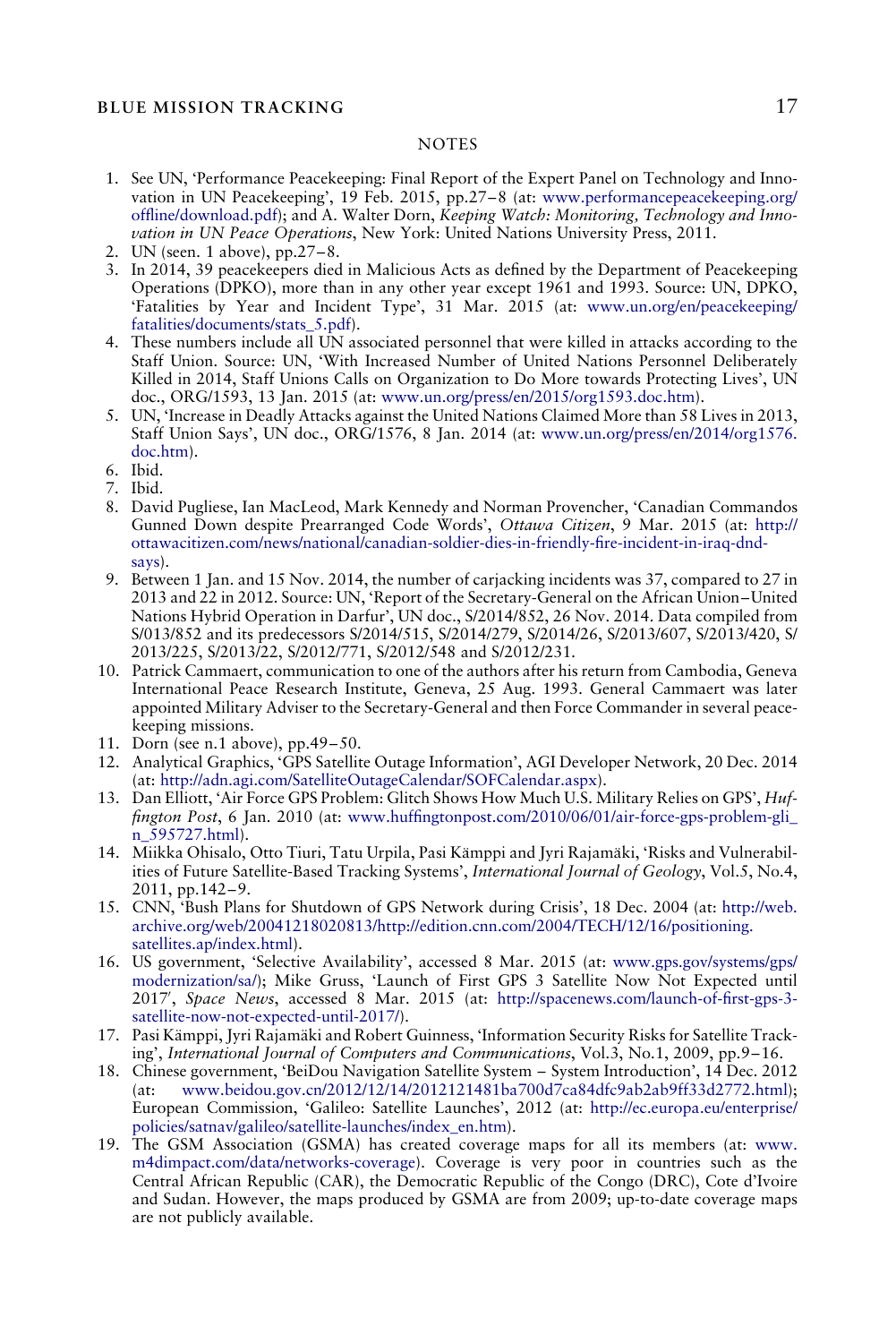- <span id="page-17-0"></span>20. ITU, 'ICT Indicators Database', 23 Dec. 2014 (at: [www.itu.int/en/ITU-D/Statistics/Documents/](www.itu.int/en/ITU-D/Statistics/Documents/statistics/2014/ITU_Key_2005-2014_ICT_data.xls) [statistics/2014/ITU\\_Key\\_2005-2014\\_ICT\\_data.xls](www.itu.int/en/ITU-D/Statistics/Documents/statistics/2014/ITU_Key_2005-2014_ICT_data.xls)).
- 21. BBC News, 'Syrian Internet Back after Blackout', 8 May 2013 (at: [www.bbc.co.uk/news/world](http://www.bbc.co.uk/news/world-middle-east-22447247)[middle-east-22447247\)](http://www.bbc.co.uk/news/world-middle-east-22447247); Iain Thomson, 'Syria Cuts off Internet and Mobile Communications', The Register, 29 Nov. 2012 (at: [www.theregister.co.uk/2012/11/29/syria\\_internet\\_blackout/\)](www.theregister.co.uk/2012/11/29/syria_internet_blackout/).
- 22. Hui Hu and Na Wei, 'A Study of GPS Jamming and Anti-Jamming', Proceedings from the 2009 2nd International Conference on Power Electronics and Intelligent Transportation System (PEITS), Shenzhen, 19–20 Dec. 2009, Vol.1, 2009, pp.388–91; M. Petracca, M. Vari, F. Vatalaro and G. Lubello, 'Performance Evaluation of GSM Robustness against Smart Jamming Attacks', Proceedings from the 2012 5th International Symposium on Communications Control and Signal Processing (ISCCSP), Rome, 2 –4 May 2012, pp.1–6; J. Rantakokko, P. Handel, M. Fredholm and F. Marsten-Eklöf, 'User Requirements for Localization and Tracking Technology: A Survey of Mission-Specific Needs and Constraints', Proceedings from the 2010 International Conference on Indoor Positioning and Indoor Navigation (IPIN), Zurich, 15 –17 Sept. 2010, pp.1–9.
- 23. Interview by one of the authors by Skype with Catherine Lewis, Executive Vice President of Mix Telematics, 28 Jul. 2014.
- 24. ViaSat Inc, 'Faster, More Effective Situational Awareness from the New U.S. Army FBCB2′ , Youtube, 16 Jul. 2012 (at: <www.youtube.com/watch?v=XDdZGiy8Luw>).
- 25. In Bosnia, UN peacekeepers communicated 'in the clear' (unencrypted messaging) the landing positions from mortar fire. The Serb attackers used this information to correct their fire to make it more lethal. This is a clear example of the need for encrypted communications. A. Walter Dorn, 'The Cloak and the Blue Beret: The Limits of Intelligence-gathering in UN Peacekeeping', International Journal of Intelligence and Counterintelligence, Vol.12, No.4 (Winter 1999), p.416.
- 26. Daniel Fischer, B. Markscheffel, S. Frosch and D. Buettner, 'A Survey of Threats and Security Measures for Data Transmission over GSM/UMTS Networks', Proceedings of the 2012 International Conference for Internet Technology and Secured Transactions, London, 10–12 Dec. 2012, pp.477–82.
- 27. Woongryul Jeon, Jeeyeon Kim, Youngsook Lee and Dongho Won, 'A Practical Analysis of Smartphone Security', in Michael J. Smith and Gavriel Salvendy (eds), Human Interface and the Management of Information. Interacting with Information, Berlin: Springer Berlin Heidelberg, 2011, pp.311–20; Giles Hogben and Marnix Dekker, Smartphones: Information Security Risks, Opportunities and Recommendations for Users, European Union Agency for Network and Information Security, 10 Dec. 2010 (at: [www.enisa.europa.eu/activities/identity-and-trust/risks-and](www.enisa.europa.eu/activities/identity-and-trust/risks-and-data-breaches/smartphones-information-security-risks-opportunities-and-recommendations-for-users)[data-breaches/smartphones-information-security-risks-opportunities-and-recommendations-for](www.enisa.europa.eu/activities/identity-and-trust/risks-and-data-breaches/smartphones-information-security-risks-opportunities-and-recommendations-for-users)[users](www.enisa.europa.eu/activities/identity-and-trust/risks-and-data-breaches/smartphones-information-security-risks-opportunities-and-recommendations-for-users)).
- 28. Craig Timberg, 'German Researchers Discover a Flaw that Could Let Anyone Listen to Your Cell Calls', The Washington Post, 18 Dec. 2014 (at: [www.washingtonpost.com/blogs/the-switch/wp/](www.washingtonpost.com/blogs/the-switch/wp/2014/12/18/german-researchers-discover-a-flaw-that-could-let-anyone-listen-to-your-cell-calls-and-read-your-texts/) [2014/12/18/german-researchers-discover-a-flaw-that-could-let-anyone-listen-to-your-cell-calls](www.washingtonpost.com/blogs/the-switch/wp/2014/12/18/german-researchers-discover-a-flaw-that-could-let-anyone-listen-to-your-cell-calls-and-read-your-texts/)[and-read-your-texts/](www.washingtonpost.com/blogs/the-switch/wp/2014/12/18/german-researchers-discover-a-flaw-that-could-let-anyone-listen-to-your-cell-calls-and-read-your-texts/)).
- 29. Army Times, 'Army Integrating FCS, Blue-Force Tracking', 10 Aug. 2008 (at: [http://archive.](http://archive.armytimes.com/article/20080810/NEWS/808100314/Army-integrating-FCS-blue-force-tracking) [armytimes.com/article/20080810/NEWS/808100314/Army-integrating-FCS-blue-force](http://archive.armytimes.com/article/20080810/NEWS/808100314/Army-integrating-FCS-blue-force-tracking)[tracking](http://archive.armytimes.com/article/20080810/NEWS/808100314/Army-integrating-FCS-blue-force-tracking)).
- 30. Harris Corporation, 'Harris Corporation Receives New Orders to Deliver Programmable Encryption Devices to U.S. Department of Defense Blue Force Tracking Network', 22 Jun. 2011 (at: [http://harris.com/view\\_pressrelease.asp?pr\\_id=3257\)](http://harris.com/view_pressrelease.asp?pr_id=3257).
- 31. Globecomm, 'NATO GPS Based Forced Tracking System', 27 May 2014 (at: [www.](www.globecommsystems.com/in-the-news/press-releases/press-release-5-27-contract-extension-nato.shtml) [globecommsystems.com/in-the-news/press-releases/press-release-5-27-contract-extension-nato.](www.globecommsystems.com/in-the-news/press-releases/press-release-5-27-contract-extension-nato.shtml) [shtml](www.globecommsystems.com/in-the-news/press-releases/press-release-5-27-contract-extension-nato.shtml)).
- 32. Price estimates based on interviews by one of the authors by Skype with Jason Koch, President and Manager of Telogis Fleet at Telogis, 24 Jul. 2014; Catherine Lewis, Executive Vice President of Mix Telematics; Philippe Bisson, Business Development Director at Geothentic, 22 Jul. 2014; Ron Konezny, Vice President for Transportation & Logistics at Trimble Navigation Limited, 21 Jul. 2014.
- 33. For comparison, in 2006, MONUC bought 336 Carlog devices for \$173,100, or \$515 per device. Source: MONUC, '2006–7 Acquisition Plan – United Nations Mission in the Democratic Republic of Congo', 27 Sept. 2006 (at: <http://web.archive.org/web/20060927081538/> [http://](http://www.un.org/Depts/ptd/2007_monuc.htm) [www.un.org/Depts/ptd/2007\\_monuc.htm\)](http://www.un.org/Depts/ptd/2007_monuc.htm).
- 34. M. G. Michael, Sarah Jean Fusco and Katina Michael, 'A Research Note on Ethics in the Emerging Age of überveillance', Computer Communications, Vol.31, No.6, 2008, pp.1192–9.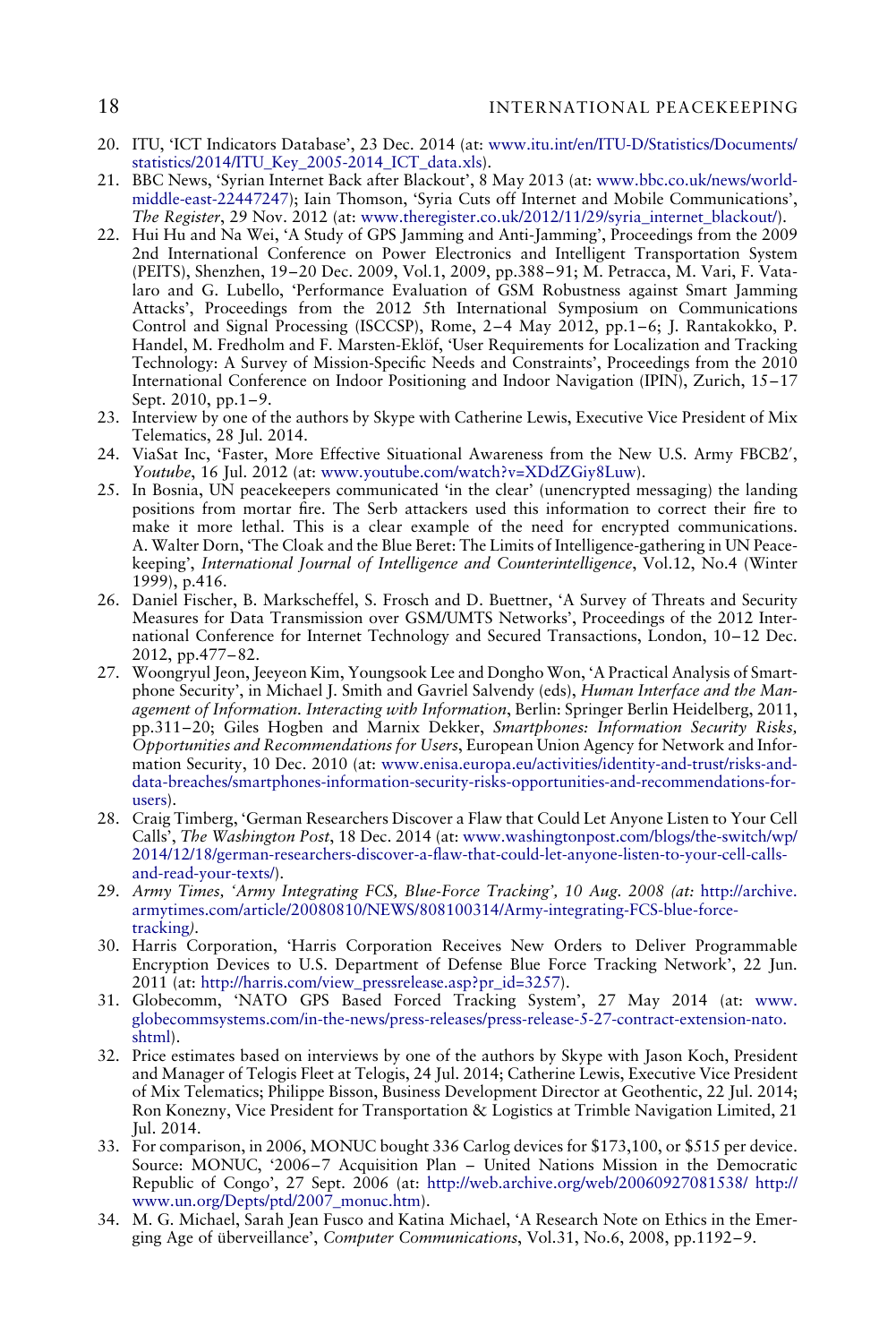- <span id="page-18-0"></span>35. United Nations, Secretariat, 'Staff Regulations', New York, 2008 (at: [www.peacekeeping](www.peacekeepingbestpractices.unlb.org/PBPS/Library/N0832434.Staff%20Regulations.pdf) [bestpractices.unlb.org/PBPS/Library/N0832434.Staff%20Regulations.pdf](www.peacekeepingbestpractices.unlb.org/PBPS/Library/N0832434.Staff%20Regulations.pdf)).
- 36. The SPOT personal tracker, launched in 2007, claims to be the 'world's first Satellite GPS Messenger' which provides 'location-based communications to friends, family or professional services' from virtually anywhere. A SPOT device weighs only 200g and can be kept in a shirt or pants pocket or in a bag. Source: Spot LLC, 'The SPOT Personal Tracker', 2015 (at: [www.](www.findmespot.com/en/index.php?cid=101) [findmespot.com/en/index.php?cid=101](www.findmespot.com/en/index.php?cid=101)).
- 37. As of 4 Jul. 2014, Capterra was listing 274 fleet management software products (at: [www.](www.capterra.com/fleet-management-software/www.capterra.com/fleet-management-software/) [capterra.com/fleet-management-software/www.capterra.com/fleet-management-software/\)](www.capterra.com/fleet-management-software/www.capterra.com/fleet-management-software/).
- 38. Dorn (see n.1 above).
- 39. Online descriptions can be found for Motorola's MOTOLocator (at: [www.motorolaso](www.motorolasolutions.com/XU-EN/Product+Lines/Dimetra+TETRA/TETRA+Applications/Motorola+TETRA+Applications/MOTOLocator) [lutions.com/XU-EN/Product+Lines/Dimetra+TETRA/TETRA+Applications/Motorola+TETRA](www.motorolasolutions.com/XU-EN/Product+Lines/Dimetra+TETRA/TETRA+Applications/Motorola+TETRA+Applications/MOTOLocator) [+Applications/MOTOLocator\)](www.motorolasolutions.com/XU-EN/Product+Lines/Dimetra+TETRA/TETRA+Applications/Motorola+TETRA+Applications/MOTOLocator), Airbus' Imp@ct (at: [www.defenceandsecurity-airbusds.com/fi/](www.defenceandsecurity-airbusds.com/fi/web/guest/c4isr-solutions) [web/guest/c4isr-solutions\)](www.defenceandsecurity-airbusds.com/fi/web/guest/c4isr-solutions) and Sepura's SICS-NET Visualise (at: [www.sepura.com/products/](www.sepura.com/products/tetra/applications/command-control/sics-net-visualise/) [tetra/applications/command-control/sics-net-visualise/\)](www.sepura.com/products/tetra/applications/command-control/sics-net-visualise/).
- 40. PSNI, 'Freedom of Information Request F-2010-03334: Running Costs of Radio Communication Equipment', 2010 (at: [www.psni.police.uk/costs\\_radio\\_equip.pdf](www.psni.police.uk/costs_radio_equip.pdf)).
- 41. Interview by one of the authors by Skype with Clem Driscoll, C.J. Driscoll & Associates, 10 Jul. 2014.
- 42. Geothentic, for example, has customers in Mali, and Mix Telematics is based in South Africa and operates another data centre in the Middle East.
- 43. Interview by one of the authors by Skype with Jason Koch, President and Manager of Telogis Fleet at Telogis.
- 44. A. Walter Dorn, 'Intelligence-Led Peacekeeping: The United Nations Stabilization Mission in Haiti (MINUSTAH), 2006–07′ , Intelligence and National Security, Vol.24, No.6, 2009, p.826.
- 45. UN, 'Security Council Resolution 2164′ , UN doc., S/RES/2164, 25 Jun. 2014, sec. 12.
- 46. Ibid., sec. 10, 25 –27. Another example is the UN Mission in the Central African Republic and Chad (MINURCAT) which coordinated with at least 20 agencies, including: the Chadian army; the gendarmerie; police forces; the government; the UN High Commissioner for Refugees (UNHCR); the United Nations Peacebuilding Support Office in the Central African Republic (BONUCA); the Multinational Force of the Central African Economic and Monetary Community (FOMUC); and the Community of Sahelo-Saharan States (CEN-SAD). Jim Rolfe, 'Partnering to Protect: Conceptualizing Civil-Military Partnerships for the Protection of Civilians', International Peacekeeping, Vol.18, No.5, 2011, p.567.
- 47. A. Walter Dorn, 'United Nations Peacekeeping Intelligence', in Loch K. Johnson (ed), The Oxford Handbook of National Security Intelligence, Oxford: Oxford University Press, 2010, p.293.
- 48. The United Nations Office for the Coordination of Humanitarian Affairs (OCHA), UNHCR, UNOSAT and the World Food Programme (WFP) asked for the help of the SBTF in, for instance, Colombia (2010), Libya (2011), Somalia (2011), South Sudan (2012), the Philippines (2013) and Pakistan (2014).
- 49. See Linet Özdamar and Mustafa Alp Ertem, 'Models, Solutions and Enabling Technologies in Humanitarian Logistics', European Journal of Operational Research, Vol.244, No.1, 2015, pp.55–65; M.T. Ortuño, P. Cristóbal, J.M. Ferrer, F.J. Martín-Campo, S. Muñoz, G. Tirado and B. Vitoriano, 'Decision Aid Models and Systems for Humanitarian Logistics: A Survey', in Begoña Vitoriano, Javier Montero and Da Ruan (eds), Decision Aid Models for Disaster Management and Emergencies, Paris: Atlantis Press, 2013, pp.17–44.
- 50. Rolfe (see n.46 above), p.566.
- 51. UN, 'Model Status-of-Forces Agreement for Peace-Keeping Operations: Report of the Secretary-General', UN doc., A/45/954, 9 Oct. 1990.
- 52. UN, Procurement Division, 'Request for Expression of Interest: Provision of Fleet Management and Vehicle Tracking Systems for DFS', 13 Jan. 2015 (at: [www.un.org/depts/ptd/pdf/eoi10644.](www.un.org/depts/ptd/pdf/eoi10644.pdf) [pdf\)](www.un.org/depts/ptd/pdf/eoi10644.pdf).
- 53. UN, DPKO and DFS, 'A New Partnership Agenda: Charting a New Horizon for UN Peacekeeping', 2009, p.32 (at: <www.un.org/en/peacekeeping/documents/newhorizon.pdf>).
- 54. B.T. Robinson, 'Who Goes There?', IEEE Spectrum, Vol.40, No.10, 2003, p.45.
- 55. Claire Heininger, 'Army Develops Smart Phone Framework, Applications for Battlefield Operations', Army Communicator, Summer 2011, pp.56–7.
- 56. Richard J. Dunn, III, 'Blue Force Tracking: The Afghanistan and Iraq Experience and Its Implications for the US Army', Reston: Northrop Grumman Mission Systems, 2003, p.4 (at: [www.](www.northropgrumman.com/aboutus/analysiscenter/documents/pdfs/bft-afghanistan-and-iraq-exper.pdf)